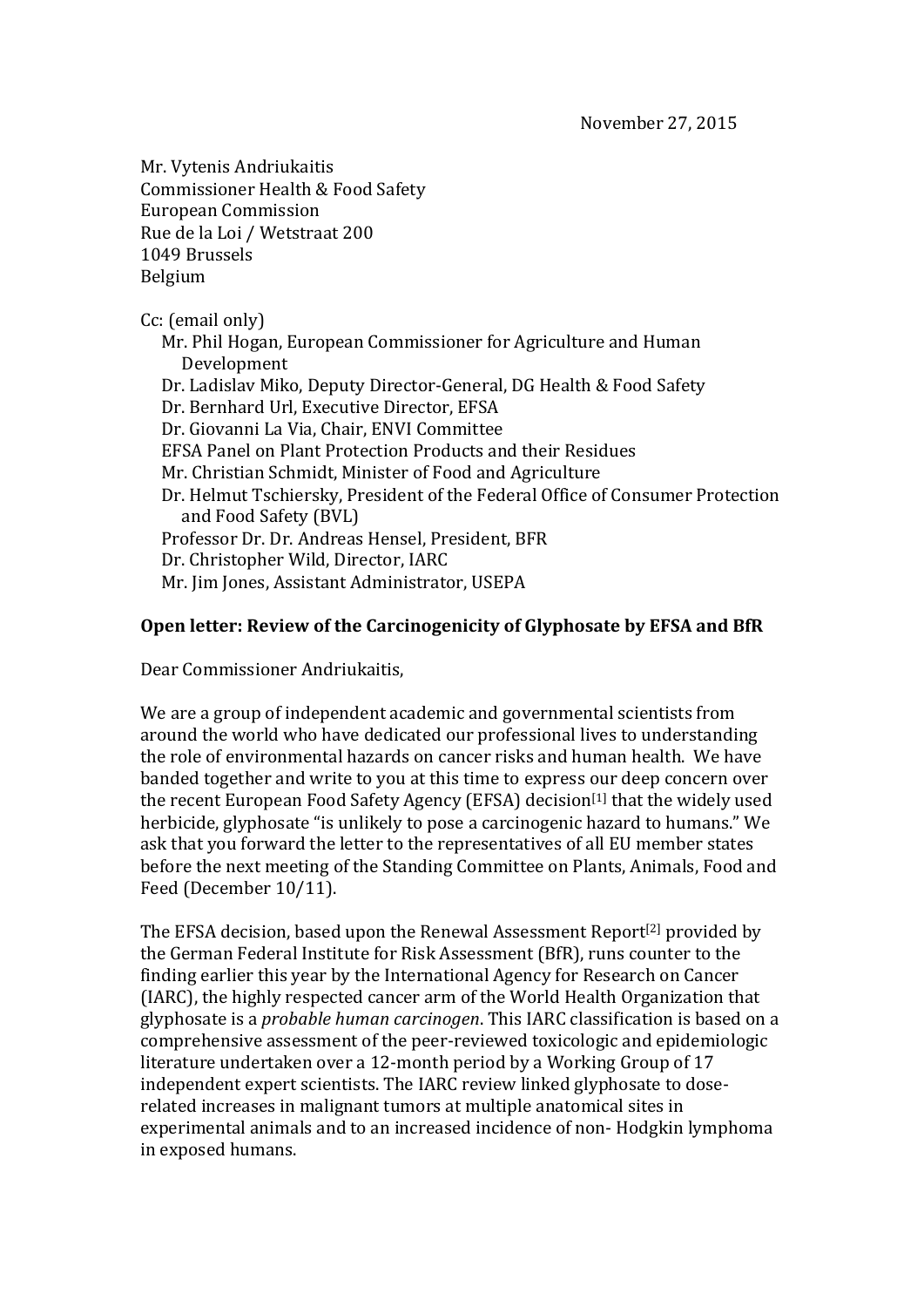We reviewed these two differing decisions on the human carcinogenicity of glyphosate and conclude that the IARC WG decision is by far the more credible. The IARC WG decision was reached relying on open and transparent procedures by independent scientists who completed thorough conflict-of-interest statements and were not affiliated or financially supported in any way by the chemical manufacturing industry. It is fully referenced and depends entirely on reports published in the open, peer-reviewed biomedical literature. It is part of a long tradition of deeply researched and highly credible reports on the carcinogenicity of hundreds of chemicals issued over the past four decades by IARC and used today by international agencies and regulatory bodies around the world as a basis for risk assessment, regulation and public health policy.

In contrast, the BfR decision is not credible because it is not supported by the evidence and it was not reached in an open and transparent manner.

Accordingly, we urge you and the European Commission to disregard the flawed EFSA finding on glyphosate in your formulation of glyphosate health and environmental policy for Europe and to call for a transparent, open and credible review of the scientific literature.

## **The IARC Working Group Decision**

The International Agency for Research on Cancer (IARC) Monographs Programme identifies environmental causes of cancer in humans and has evaluated more than 950 agents since 1971. The Monographs Programme evaluates chemicals, drugs, mixtures, occupational exposures, lifestyles and personal habits, physical agents and biological agents. Monographs are written by an ad hoc Working Group (WG) of international scientific experts over a period of about 12 months ending in an eight-day meeting. The WG evaluates all of the publically-available scientific literature on a given substance and, through a transparent and rigorous process<sup>[3]</sup>, reaches a decision on the degree to which the scientific evidence supports that substance's ability to cause or not cause cancer. 

For Monograph  $112^{[4]}$ , 17 expert scientists evaluated the carcinogenic hazard for 4 insecticides and the herbicide glyphosate<sup>[5]</sup>. The WG concluded that the data for glyphosate meets the criteria to be identified as a *probable human carcinogen*. This finding stirred great debate globally on the safety of glyphosate and led to a careful evaluation by numerous agencies of the IARC monograph results when they became available on July 29, 2015.

# **The BfR Addendum**

In October, 2015, the EFSA reported<sup>[1]</sup> on their evaluation of the Renewal Assessment Report<sup>[2]</sup> (RAR) for glyphosate. EFSA concluded that "glyphosate is unlikely to pose a carcinogenic hazard to humans and the evidence does not support classification with regard to its carcinogenic potential". Addendum 1 (the BfR Addendum) of the  $RAR^{[2]}$  discusses the scientific rationale for differing from the IARC WG conclusion.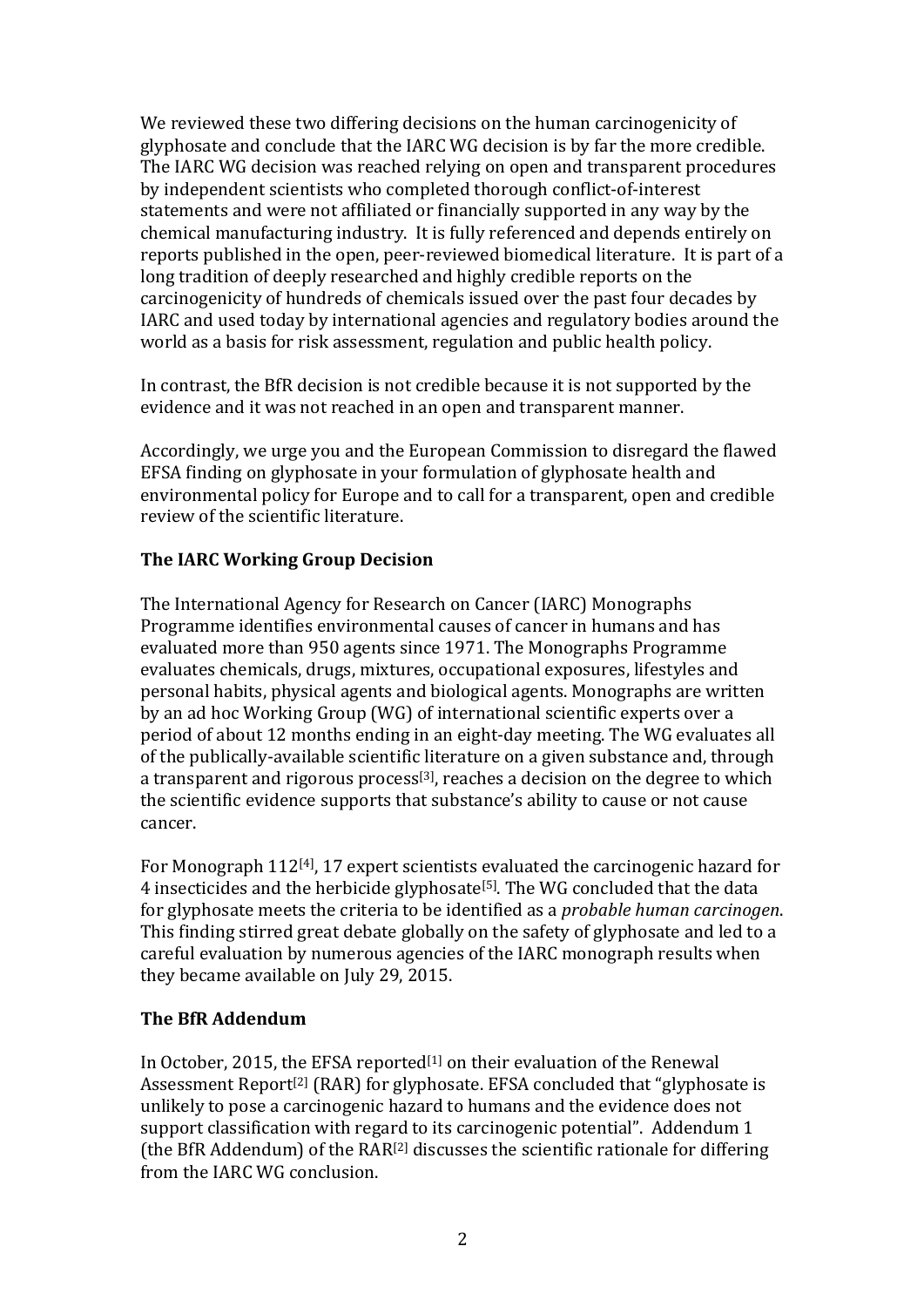We have serious concerns with regard to the scientific evaluation in the BfR Addendum and feel that it is misleading regarding the potential for a dosedependent carcinogenic hazard from exposure to glyphosate. Since the BfR Addendum is the basis for the European Food Safety Agency (EFSA) conclusion $[1]$ , it is critical that we express these concerns. We are also concerned about some of the implications of the BfR Addendum regarding the use of human data in identifying carcinogenic hazards.

Our comments to the BfR Addendum will focus on the human evidence, the animal laboratory evidence and the mechanistic evidence.

## **The Human Evidence**

The BfR agrees with the IARC WG that there is "*limited evidence* in humans for the carcinogenicity of glyphosate". In the IARC review process, *limited evidence* is assigned if "A positive association has been observed between exposure to the agent and cancer for which a causal interpretation is considered by the Working Group to be credible, but chance, bias or confounding could not be ruled out with reasonable confidence."<sup>[3]</sup> The EFSA conclusion that "glyphosate is unlikely to pose a carcinogenic hazard to humans" is inappropriate when available data support the determination of *limited evidence* of carcinogenicity in humans. The BfR Addendum (p. ii) characterizes the IARC interpretation as "precautionary" and that the BfR takes a more "cautious view" of this classification because "no consistent" positive association was observed", "the most powerful study showed no effect" and that the studies "could not differentiate between the effects of glyphosate and the co-formulants". We will consider the first two arguments here and discuss the third argument at the end of this letter.

The finding of *limited evidence* by the IARC WG was for non-Hodgkin lymphoma (NHL). High-quality cohort studies are particularly valuable for determining the carcinogenicity of an agent because their design can facilitate exposure assessment and reduce the potential for certain biases. The Agricultural Health Study<sup>[6]</sup> (AHS) was the only cohort study available providing information on the carcinogenicity of glyphosate. The study had a null finding for NHL  $(RR 1.1, 0.7-1.9)$  with no apparent exposure response in the results. The BfR refers to this study as "the most powerful study" and notes that it was "negative" for NHL.

Several potential limitations of case-control studies are laid out in epidemiology textbooks<sup>[7, 8]</sup>. The BfR uses these limitations to label all of the case-control studies as unreliable. This gives the impression that all of the studies are equal in quality and unusable for an overall evaluation. This is not the case: well-designed casecontrol studies are recognized as an efficient alternative to cohort studies<sup>[8]</sup>. An IARC WG carefully evaluates all of the available epidemiology data, looking at the study's strengths and weaknesses. This is key to determining whether the positive associations seen in case-control studies are a reliable indication of an association or simply due to chance or methodological flaws. To provide a reasonable interpretation of the findings, an evaluation needs to properly weight studies according to their quality rather than simply count the number of positives and negatives. The meta-analyses cited in the IARC Monograph<sup>[9]</sup> and done by the WG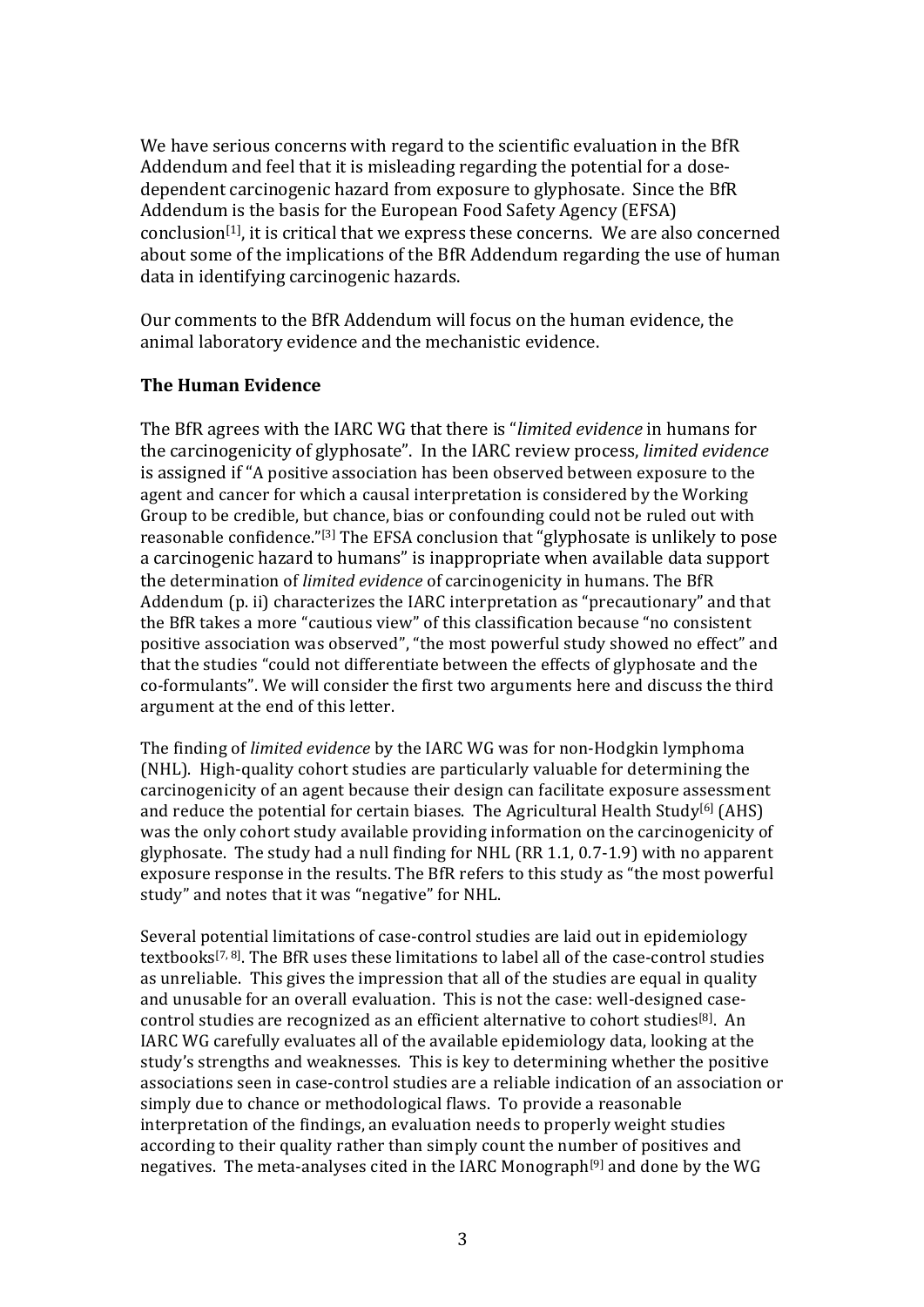are excellent examples of an objective evaluation of the existence of a consistent positive association; both meta-analyses showed a statistically significant association. The BfR provided no justification for their evaluation of "no consistent positive association". Finally, despite the potential advantages of prospective cohort studies versus case-control, there are fewer cases to include in analyses, depending on the follow-up time resulting in limited statistical power. There were only 92 NHL cases included in the AHS unadjusted analysis and fewer in adjusted analyses, compared to  $650$  in a pooled case-control analysis from the United States<sup>[10]</sup>.

The final BfR conclusion (p. 21) that "there was no unequivocal evidence for a clear and strong association of NHL with glyphosate" is misleading. IARC, like many other groups, uses three levels of evidence for human data<sup>[3]</sup>. Sufficient evidence means "that a causal relationship has been established" between glyphosate and NHL. IARC does not state that the evidence is *sufficient*. BfR concludes that the IARC designation of *limited evidence* was not applicable because there was not "an unequivocal and consistent excess". In fact, that is the equivalent to the criteria for *sufficient evidence*, not *limited evidence*. Thus BfR's conclusion is equivalent to concluding there is not *sufficient evidence*. Legitimate public health concerns arise when "causality is credible", i.e., when there is *limited evidence*. BfR's language is misleading and not internationally acceptable and thus fails to meet EC Guidelines.

#### **Evidence from Animal Carcinogenicity Studies**

We find the conclusions of the BfR regarding the animal carcinogenicity data to be scientifically unacceptable. The IARC WG review found a significant positive trend for renal tumors in CD-1 mice<sup>[11]</sup>, a rare tumor although no comparisons of any individual exposure group to the control group were statistically significant. A significant positive trend means that the pattern seen in the data supports an increasing risk with increasing dose. The WG also identified a significant positive trend for hemangiosarcoma in male CD-1 mice<sup>[12]</sup>, again with no individual exposure group significantly different from controls. Finally, the WG also saw a significant increase in the incidence of pancreatic islet cell adenomas in two studies in Sprague-Dawley rats<sup>[13-15]</sup>. In one of these rat studies, thyroid gland adenomas in females and liver adenomas in males were also increased. Thus, glyphosate was positive for malignant tumors in both of the mouse studies examined and for benign tumors in two of the five rat studies examined. By the IARC review criteria<sup>[3]</sup>, the evidence in the mouse constitutes *sufficient evidence* in animals and the increased incidences of benign tumors constitutes additional support.

The BfR agreed, stating (p. 43) "it is obvious that IARC concludes on "*sufficient evidence* of carcinogenicity" because the above criteria for this conclusion are fully met." The IARC WG reached this conclusion using data that were publicly available in sufficient detail for independent scientific evaluation (a requirement of the IARC Preamble<sup>[3]</sup>). Based on the BfR Addendum, it seems there were three additional mouse studies and two additional rat studies that were unpublished but available for review. BfR reported on two additional studies with a positive trend for renal tumors, one in CD-1 mice<sup>[16]</sup>, and one in Swiss-Webster mice<sup>[17]</sup>. One of these studies<sup>[16]</sup> also reported a positive trend for hemangiosarcoma. Moreover, BfR reported two studies in CD-1 mice showing significant trends for malignant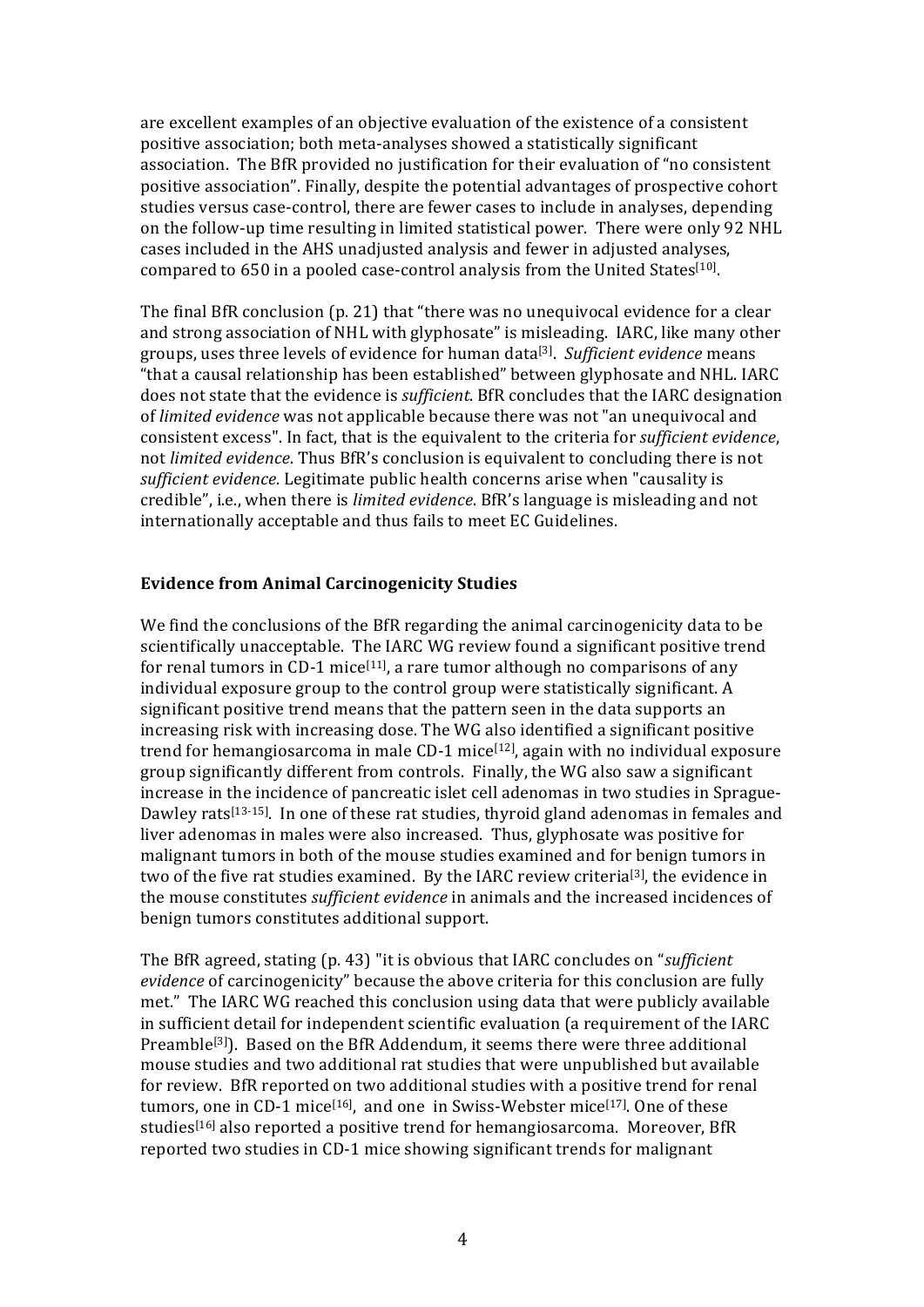lymphoma<sup>[16, 18]</sup>. For all of the mouse tumors described above, a positive trend was seen against the concurrent control.

However, in all studies in CD-1 mice, including those reviewed by the IARC, the BfR dismisses the observed trends in tumor incidence because there are no individual treatment groups that are significantly different from controls and because the maximum observed response is reportedly within the range of the historical control data (Table  $5.3-1$ , p. 90). Care must be taken in using historical control data to evaluate animal carcinogenicity data. In virtually all guidelines<sup>[3, 19]</sup>, scientific reports<sup>[20]</sup> and publications<sup>[21-23]</sup> on this issue, the recommended first choice is the use of the concurrent controls. For instance, the Preamble to the IARC Monographs states, "it is generally not appropriate to discount a tumor response that is significantly increased compared with concurrent controls by arguing that it falls within the range of historical controls...". When using historical control data, they should be from studies in the same timeframe, for the same exact animal strain, preferably from the same laboratory or the same supplier and preferably reviewed by the same pathologist<sup>[19]</sup>. This was not the case for the historical control database used by BfR. One of the mouse studies<sup>[11]</sup> was clearly done before this historical control database was developed, one study<sup>[16]</sup> used Crj:CD-1 mice rather than  $Crl:CD-1$  mice, and one study<sup>[12]</sup> did not specify the substrain and was reported in 1993 (probably started prior to 1988); hence only a single study<sup>[18]</sup> used the same mouse strain as the historical controls, but was reported more than 10 years after the historical control dataset was developed. Interestingly, the historical control data used by the  $BfR^{[24]}$  was from studies in seven laboratories using the Charles River Laboratory CD1 mice. It is important to note that there is a second report<sup>[25]</sup> by the same authors with a larger control database using the same mouse strain from 11 laboratories over the same time period (1987-2000) showing very different results. For example, the 2000 publication<sup>[24]</sup> shows five and four studies out of 46 with renal adenomas (no more than two in any one study) and renal adenocarcinomas (one in each study) respectively whereas the 2005 report<sup>[25]</sup> shows only one study each out of 54 studies with a single renal adenoma and a single renal adenocarcinoma; all other studies had no renal tumors.

Given this evidence, it is clear that BfR differed from standard scientific practices in order to reach their conclusions. BfR reported seven positive mouse studies with three studies showing increases in renal tumors, two with positive findings for hemangiosarcomas, and two with positive findings for malignant lymphomas. BfR additionally reported two positive findings for tumors in rats. Eliminating the inappropriate use of historical data, the unequivocal conclusion is that these are not negative studies, but in fact document the carcinogenicity of glyphosate in laboratory animals.

#### **Mechanistic Information**

The BfR Addendum dismisses the WG finding that "there is strong evidence that glyphosate causes genotoxicity" by suggesting that unpublished evidence not seen by the IARC WG was overwhelmingly negative and that, since the studies that were reviewed were not done under guideline principles, they should get less weight. To maintain transparency, IARC reviews only publicly available data. Thus the use of confidential data submitted to the BfR makes it impossible for any scientist not associated with BfR to review this conclusion with scientific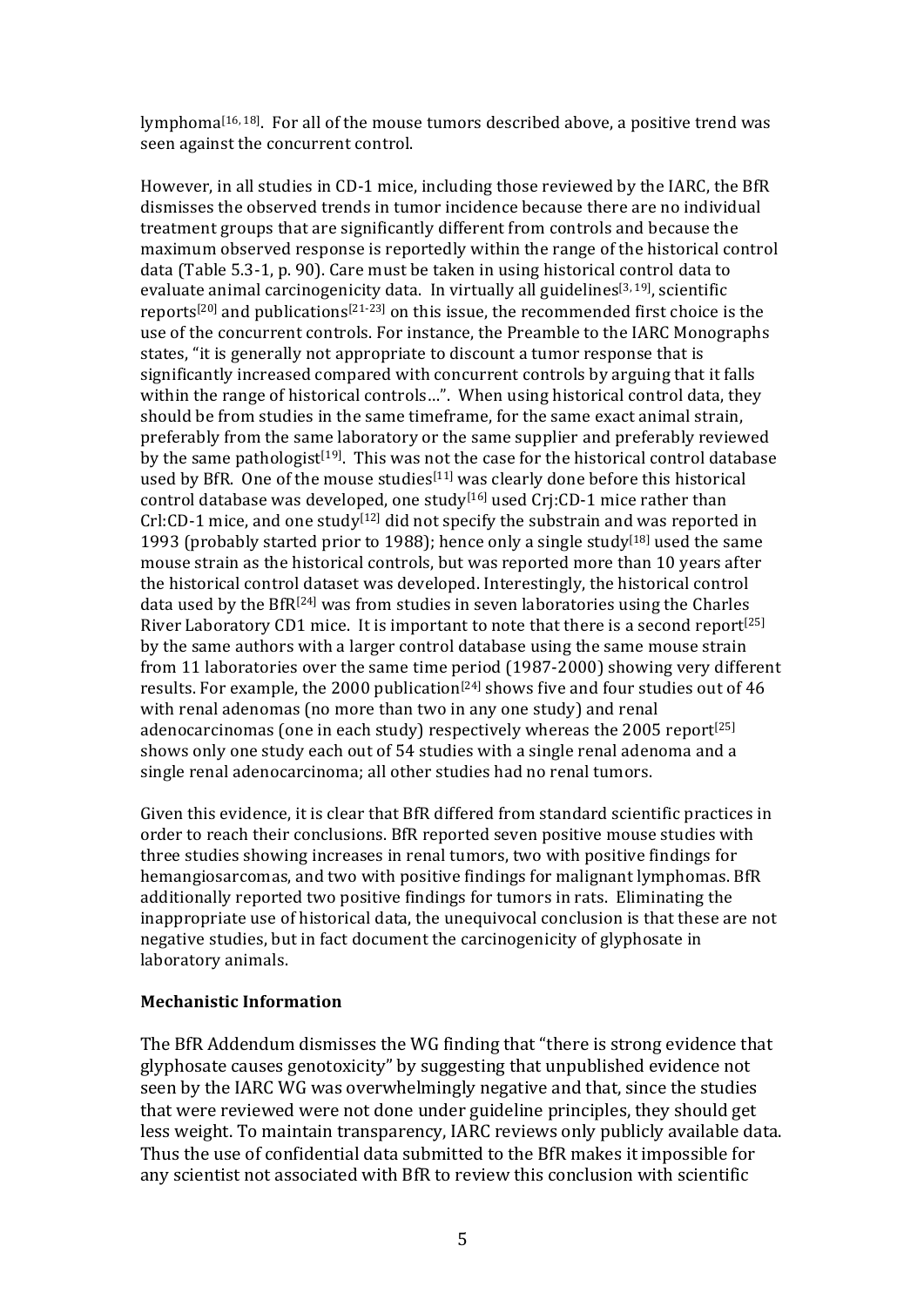confidence. Further skewing their interpretation, the BfR did not include evidence of chromosomal damage from exposed humans<sup>[24]</sup> that was highlighted in the IARC Monograph. 

The BfR confirms (p. 79) that the studies evaluated by the IARC WG on oxidative stress were predominantly positive but does not agree that this is strong support for an oxidative stress mechanism. They minimize the significance of these findings predominantly because of a lack of positive controls in some studies and because many of the studies used glyphosate formulations and not pure glyphosate. The WG concluded that  $(p. 77)$  "Strong evidence exists that glyphosate, AMPA and glyphosate-based formulations can induce oxidative stress". From a scientific perspective, these types of mechanistic studies can play a key role in distinguishing between the effects of mixtures, pure substances and metabolites and we encourage the BfR to carefully review this science.

Finally, we strongly disagree that data from studies published in the peerreviewed literature should automatically receive less weight than guideline studies. Once a chemical or its formulations are on the market, the majority of the research done on these chemicals will be done by research laboratories using various models to address specific issues related to toxicity that will often not have testing guidelines associated with them. These peer-reviewed and published findings have great value in understanding mechanisms of carcinogenicity and should be given appropriate weight in an evaluation based on study quality and not just guideline rules.

### **General Comments**

Science moves forward based on data, careful evaluation of those data and a rigorous review of the findings and conclusions. One important aspect of this process is transparency and the ability to question or debate the findings of others. This ensures the validity of the results and provides a strong basis for decisions. Many of the aspects of transparency do not exist for the RAR<sup>[2]</sup> or the BfR Addendum. For example, citations for almost all of the references, even those from the open scientific literature, have been redacted from the document. The ability to objectively evaluate the findings of a scientific report requires a complete list of the cited supporting evidence. As another example, there are no authors or contributors listed for either document, a requirement for publication in virtually all scientific journals. This is in direct contrast to the IARC WG evaluation listing all authors, all publications and public disclosure of pertinent conflicts of interest prior to the WG meeting<sup>[26]</sup>.

A second important aspect of the scientific process is a careful evaluation and analysis of the facts. Several guidelines have been devised for analyzing carcinogenicity data, most after consultation with scientists from around the world. One of the most widely used guidelines is the OECD guidance on the conduct and design of chronic toxicity and carcinogenicity studies<sup>[19]</sup> which is cited in the BfR Addendum. This OECD guidance is in contradiction to the methods used by the BfR for both historical controls and for trend analysis; the two reasons given by the BfR for dismissing these data. Thus, BfR uses the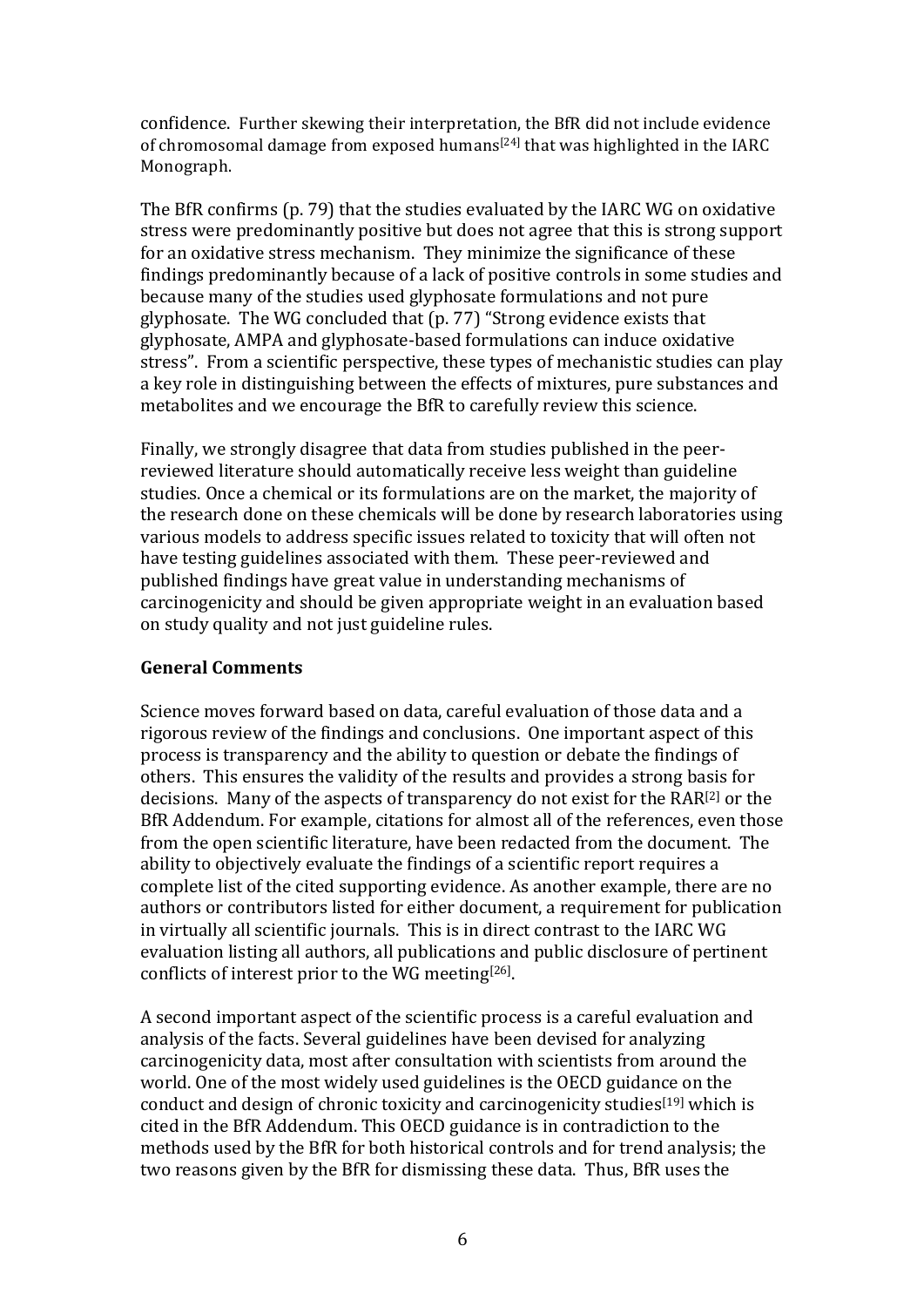concept of testing guidelines to exclude substantive scientific evidence from their risk assessment and ignore OECD guidelines in addressing the important issues of historical controls and trend analyses.

Due to the potential public health implications of this extensively used pesticide it is essential that all scientific evidence be freely available, reviewed openly in an objective manner, and that financial support, conflicts of interest and affiliations of authors be fully disclosed. Many aspects of the evaluation conducted by the BfR and EFSA do not meet this fundamental objective criteria and raise significant questions of validity.

# **Summary**

The IARC WG concluded that glyphosate is a "probable human carcinogen" putting it into IARC category 2A due to *sufficient evidence* of carcinogenicity in animals, *limited evidence* of carcinogenicity in humans and *strong* mechanistic data. 

- The IARC WG found an association between non-Hodgkin lymphoma and glyphosate based on the available human evidence.
- The IARC WG found significant carcinogenic effects in laboratory animals for two tumor types in two mouse studies and benign tumors in two rat studies.
- Finally, the IARC WG concluded strong evidence of genotoxicity and oxidative stress for glyphosate, entirely from publicly available research, including findings of DNA damage in the peripheral blood of exposed humans.

In their RAR, BfR concluded (Vol. 1, p. 160) "classification and labeling for carcinogenesis is not warranted" and "glyphosate is devoid of genotoxic potential". 

- BfR agreed with the IARC on *limited evidence* in humans but then dismissed the association as "insufficiently consistent" with no justification.
- Using an inappropriate historical control dataset in an incorrect manner and ignoring established OECD guidelines cited in their report, BfR dismissed evidence of renal tumors in 3 mouse studies, hemangiosarcoma in 2 mouse studies and malignant lymphoma in 2 mouse studies. Thus, BfR incorrectly discarded all of the glyphosate-induced carcinogenic findings in animals as chance occurrences.
- The BfR ignored important laboratory and human evidence of genotoxicity.
- The BfR confirmed that glyphosate induces oxidative stress and dismissed this finding for lack of any other finding because they had dismissed all of the other evidence.

The most parsimonious scientific explanation of the cancers seen in humans and laboratory animals supported by the mechanistic data is that glyphosate is a *probable* human carcinogen. On the basis of this conclusion and in the absence of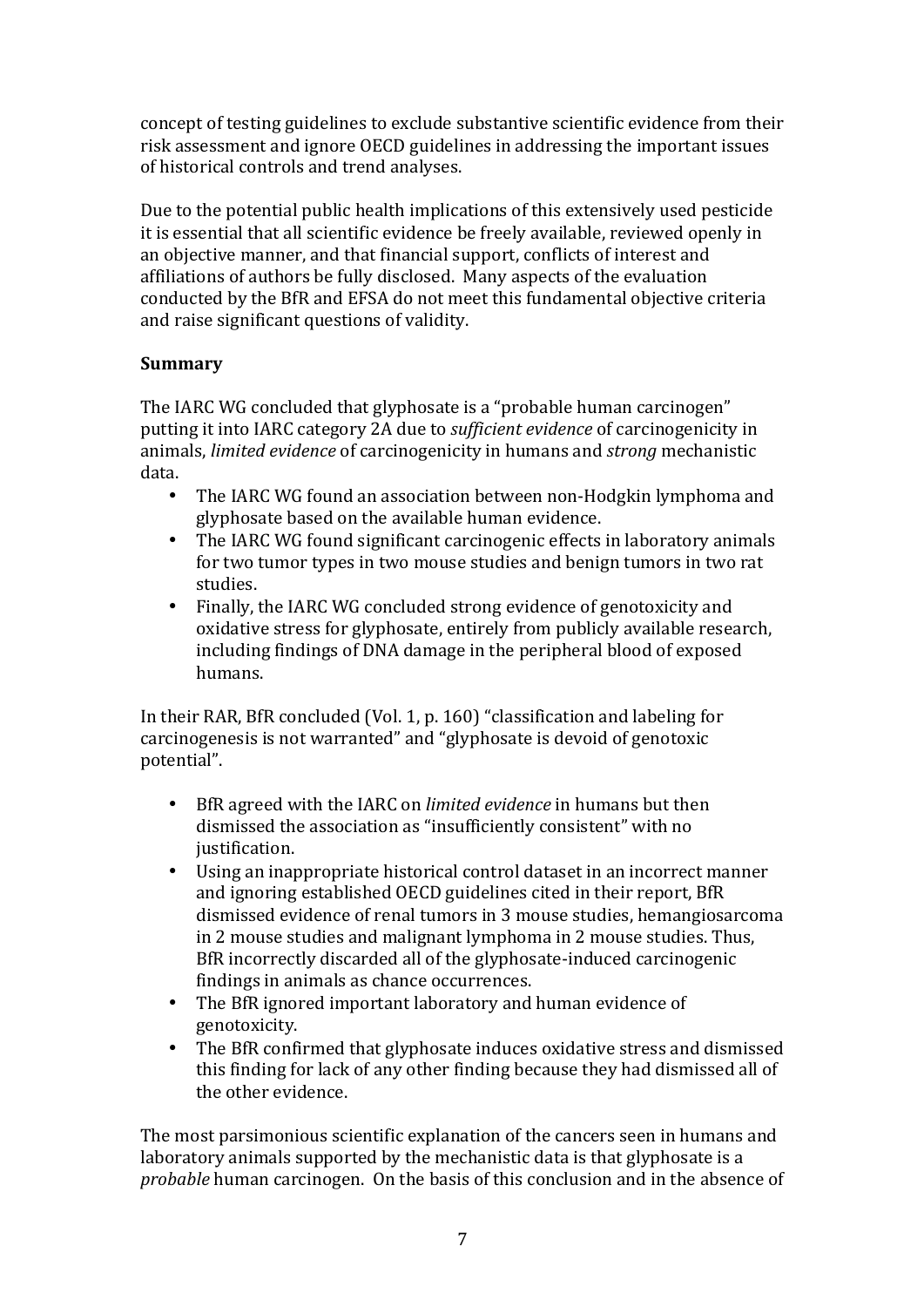contrary evidence, it is reasonable to conclude that glyphosate formulations should also be considered probable human carcinogens.

We believe that the arguments promoted by the BfR to negate the human, animal and mechanistic evidence are fundamentally and scientifically flawed and should be rejected. We strongly object to the almost non-existent weight given to studies from the literature by the BfR and the strong reliance on non-publicly available data in a limited set of assays that define the minimum data necessary for the approval of a pesticide. We believe that the IARC WG evaluation of *probably carcinogenic to humans* accurately reflects the results of the published scientific literature on glyphosate and, on the face of it, the unpublished studies to which the BfR refers. Conversely, the BfR evaluation, and consequently the EFSA evaluation, do not reflect the available science.

Thus, repeating our earlier request, we urge you and the European Commission to disregard the flawed EFSA finding on glyphosate in your formulation of glyphosate health and environmental policy for Europe and to call for a transparent, open and credible review of the scientific literature.

### **The views expressed in this letter are the opinion of the scientists who are** listed below and DO NOT imply an endorsement or support for these **opinions** by any organizations to which they are affiliated.

Sincerely,

Prof. Christopher J. Portier (Corresponding Author) Senior Contributing Scientist, Environmental Defense Fund, Washington, DC Visiting Professor, Maastricht University, Maastricht, The Netherlands Adjunct Professor, Emory University, Atlanta, Georgia, USA Honorary Professor, University of Queensland, Brisbane, Queensland, Australia Former Director, National Center for Environmental Health, Atlanta, USA Former Director, Agency for Toxic Substances and Disease Registry, Atlanta, USA Former Associate Director, US National Toxicology Program, RTP, NC, USA CH-3600 Thun, Switzerland cportier@mac.com +41 79 605 7958

Bruce Armstrong MBBS, DPhil(Oxon), FFAPHM, FAA Emeritus Professor Sydney School of Public Health The University of Sydney, Australia

Distinguished Professor Bruce C Baguley Auckland Cancer Society Research Centre The University of Auckland Auckland, New Zealand

Prof. Dr. med. Xaver Baur Institute for Occupational Medicine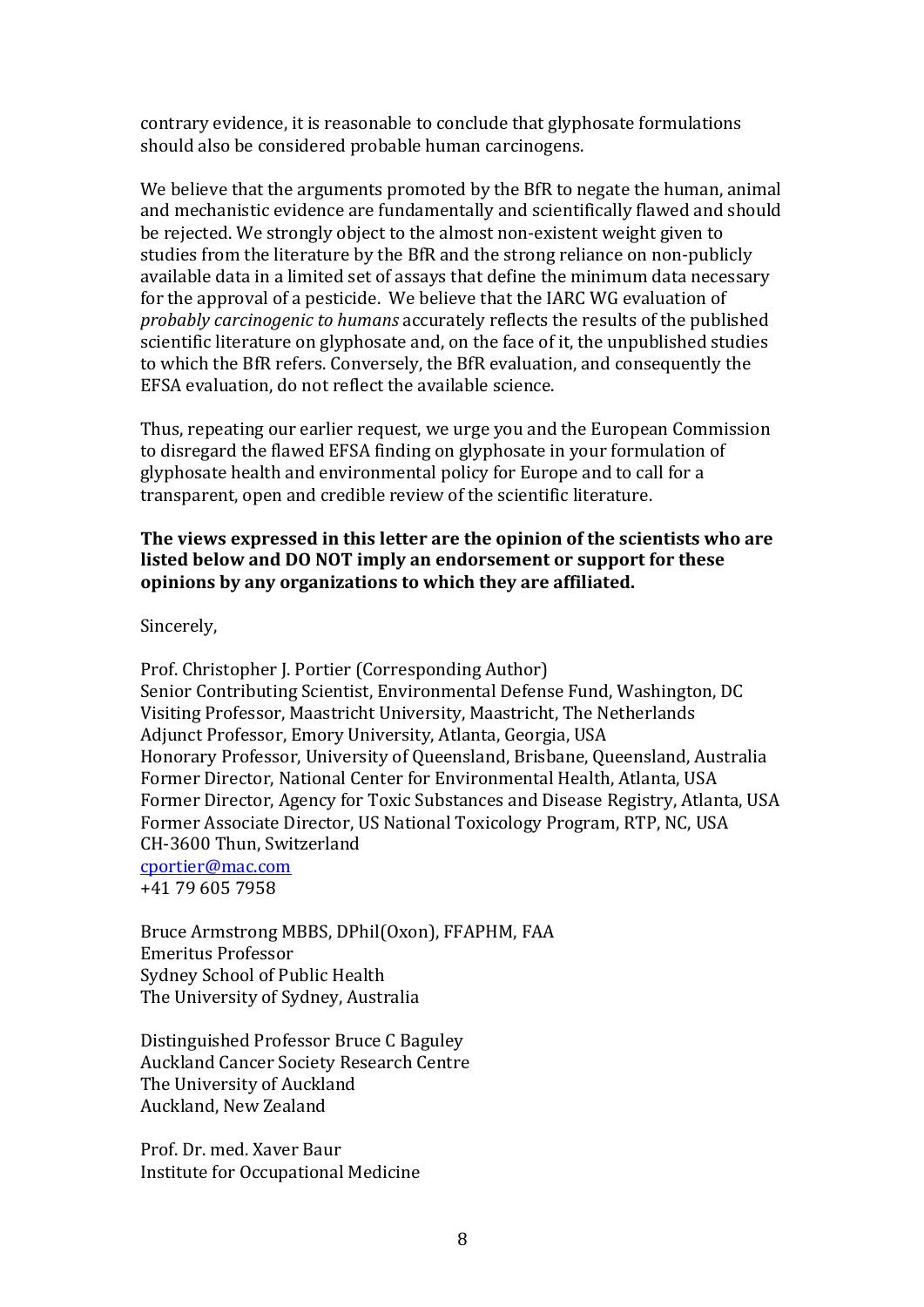Charité University Medicine Berlin 14195 Berlin, Germany

Igor Beliaev, PhD, DrSc Associate Professor of Genetic Toxicology Head, Laboratory of Radiobiology **Cancer Research Institute** Slovak Academy of Science Bratislava, Slovak Republic and Professor, Laboratory of Radiobiology Department of Ecological and Medical Problems Prokhorov General Physics Institute Russian Academy of Science Moscow, Russia

Professor Robert Bellé Laboratoire de Biologie intégrative des modèles marins (UMR 8227, CNRS-UPMC) Université Pierre et Marie Curie **Station Biologique** 29680 Roscoff France

Dr. Fiorella Belpoggi Director Cesare Maltoni Cancer Research Center Ramazzini Institute 40010 Bentivoglio (Bologna), Italy

Prof. Annibale Biggeri Director Biostatistics Unit Institute for Cancer Prevention and Research Department of Statistics Computer Science Applications "G. Parenti" University of Florence, Italy

Maarten C. Bosland, DVSc, PhD Professor of Pathology Department of Pathology College of Medicine University of Illinois at Chicago Chicago, IL 60612 USA

Prof. Paolo Bruzzi MD, MPH, PhD Director, Unit of Clinical Epidemiology National Cancer Research Institute San Martino - IST Hospital Genoa ITALY

Prof. Dr. Lygia Therese Budnik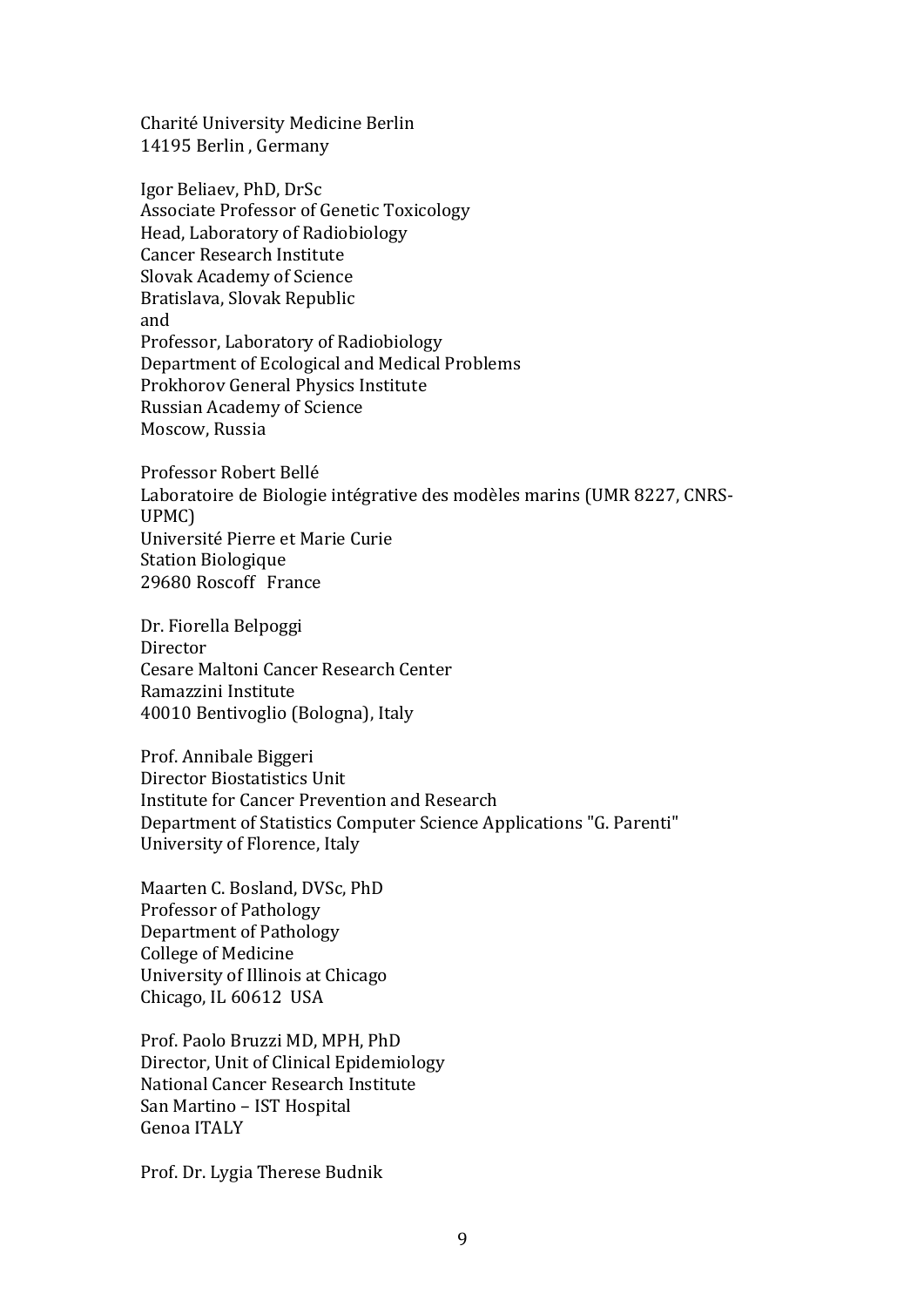University of Hamburg, Hamburg, Germany European Society for Environmental and Occupational Medicine.

Dr. Merete D. Bugge, PhD Senior Physician STAMI, National Institute of Occupational Health Oslo, Norway

Kathleen Burns, PhD **Director Sciencecorps** Lexington, MA, USA

Gloria M. Calaf Ph. D. Director, Instituto de Alta Investigación Universidad de Tarapacá Arica-Chile and Adjunct Associate Research Scientist Columbia University Medical Center Center for Radiological Research New York, New York USA

David O. Carpenter, M.D. Director, Institute for Health and the Environment University at Albany Rensselaer, NY 12144 USA

Hillary M. Carpenter, Ph.D., Toxicologist Minnesota Department of Health, Retired Maplewood MN 55109 USA

Lizbeth López-Carrillo Senior Researcher National Institute of Public Health Cuernavaca, Morelos, Mexico

Prof. Richard Clapp Professor Emeritus Boston University School of Public Health Boston, MA USA

Prof. Pierluigi Cocco, M.D., HonFFOM Chair, Occupational Medicine Department of Public Health, CLinical and Molecular Medicine University of Cagliari, Italy

Pietro Comba, PhD, Head , Unit of Environmental Epidemiology Department of Environment and Primary Prevention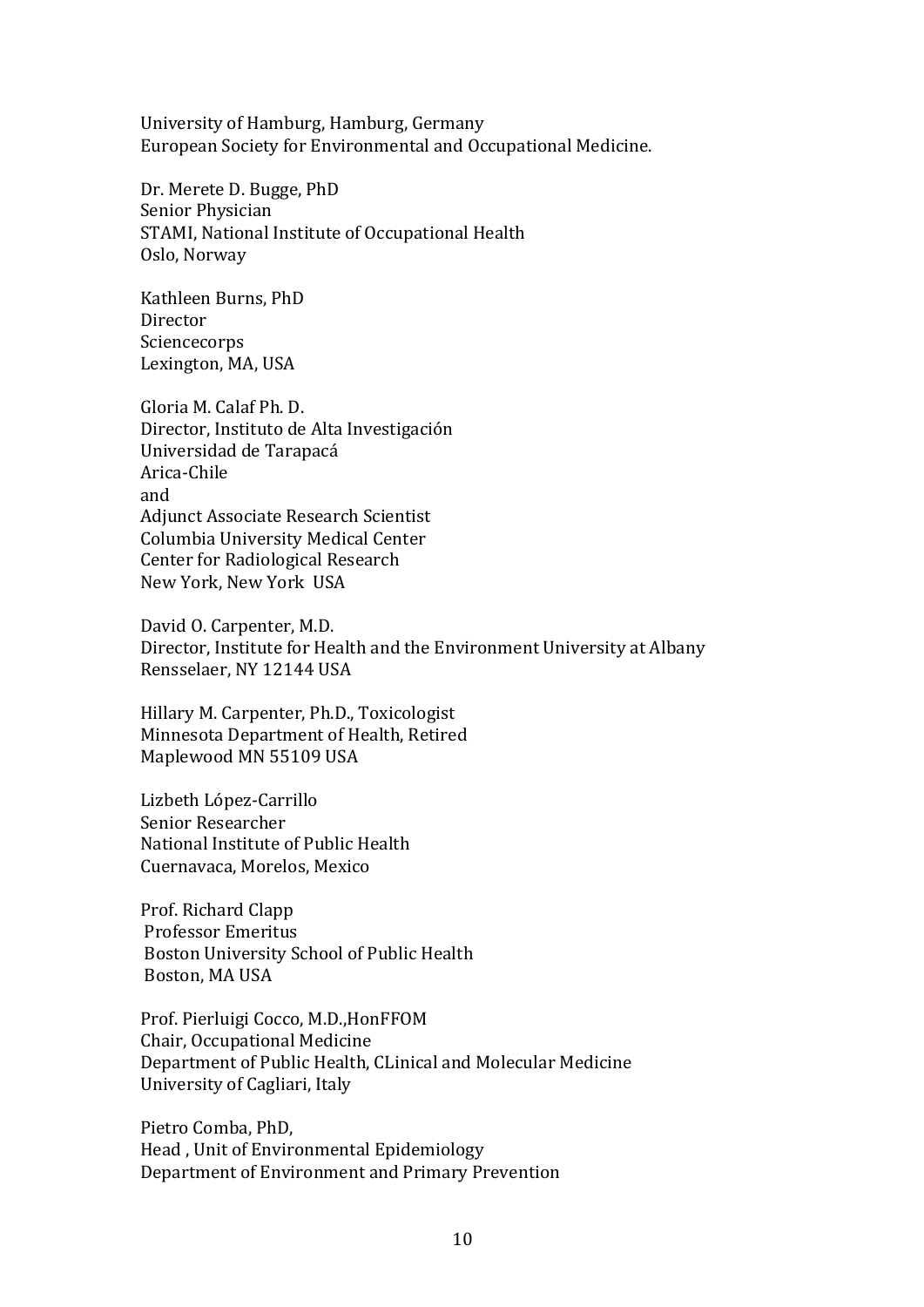Istituto Superiore di Sanità, Rome, Italy

Dr Dario Consonni, MD, MPH, PhD Occupational Physician and Epidemiologist Epidemiology Unit, Department of Preventive Medicine Fondazione IRCCS Ca' Granda - Ospedale Maggiore Policlinico Milan, Italy

Devra Davis, Md, PhD Visiting Professor, The Hebrew University, Hadassah Medical School, Jerusalem Visiting Professor, Ondukuz Mayis University Medical School, Samsun, Turkey President, Environmental Health Trust Jackson Hole, WY USA

Anneclaire De Roos, MPH, PhD Associate Professor Environmental & Occupational Health Dornsife School of Public Health Drexel University Philadelphia, PA USA

Paul A. Demers, Ph.D. Director Occupational Cancer Research Centre, Cancer Care Ontario Professor Dalla Lana School of Public Health, University of Toronto Toronto, Canada

Dr. Jamie DeWitt Associate Professor of Pharmacology & Toxicology Brody School of Medicine, East Carolina University Greenville, NC, USA

Dr. Francesco Forastiere Director Etiological and Analytical Epidemiology Department of Epidemiology, Lazio Regional Health Service Rome, Italy

Dr. Jonathan H Freedman, Ph.D. Professor, Department of Pharmacology and Toxicology University of Louisville School of Medicine Louisville, Kentucky 40202 USA

Prof. Lin Fritschi School of Public Health, Curtin University Perth, Australia

Dr. Caroline Gaus Associate Professor Environmental Toxicology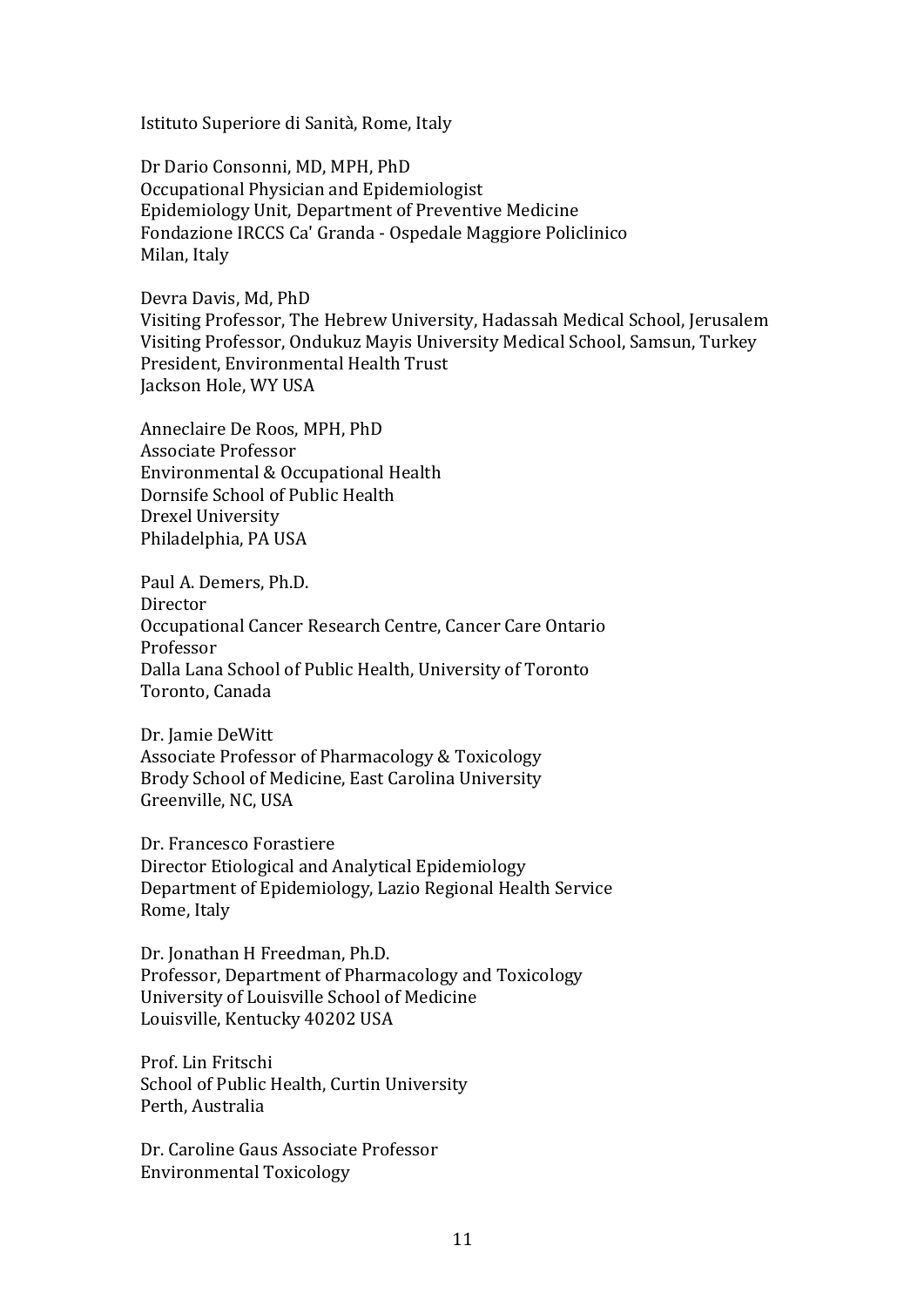The University of Queensland Brisbane, Australia

Julia M Gohlke, PhD Assistant Professor Department of Population Health Sciences Virginia-Maryland College of Veterinary Medicine Virginia Tech Blacksburg, VA 24061-0395, USA

Professor Marcel Goldberg Emeritus Professor of epidemiology Paris Descartes University Paris, France.

Prof. Eberhard Greiser Emeritus Professor of epidemiology and medical statistics Associate Professor, Center for Social Policy Research, Bremen University, CEO, Epi.Consult GmbH, Musweiler, Rhineland-Palatinate, Germany.

Prof. Per Gustavsson, MD Head of Unit of Occupational Medicine Institute of Environmental Medicine, Karolinska Institute Centre for Occupational and Environmental Medicine, Stockholm County Council Stockholm, Sweden

Dr. Johnni Hansen Senior Scientist Danish Cancer Society Research Center Copenhagen, Denmark

Dr. Lennart Hardell, MD, PhD Department of Oncology University Hospital Orebra, Sweden

Dr. Michael Hauptmann Head, Biostatistics Branch Netherlands Cancer Institute Amsterdam, The Netherlands

Wei Huang, ScD (HSPH 2003) Professor, Peking Univ School of Public Health Vice Director, Peking Univ Institute of Environmental Medicine Key Lab of Molecular Cardiovascular Research Ministry of Education Beijing, China, 100191

James Huff, PhD Formerly, Associate Director For Chemical Carcinogenesis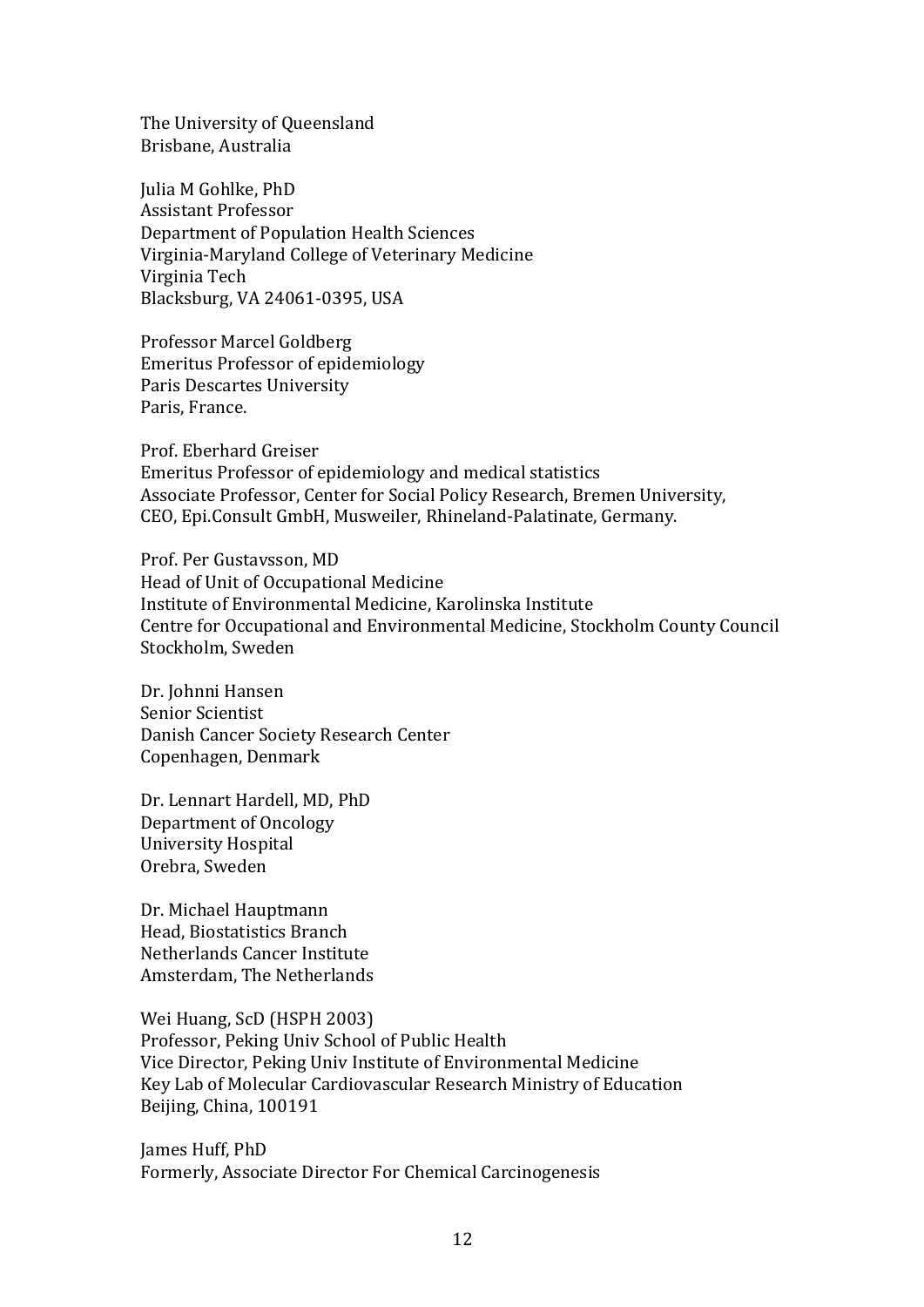National Institute Of Environmental Health Sciences Research Triangle Park, North Carolina USA

Professor Margaret O. James Jack C. Massey Professor of Pharmacy, Professor of Medicinal Chemistry University of Florida Gainesville, Florida USA

C W Jameson, PhD CWJ Consulting, LLC Retired Director for the Report on Carcinogens National Toxicology Program/National Institute of Environmental Health **Sciences** National Institutes of Health Cape Coral, FL USA

Professor Andreas Kortenkamp Human Toxicology Institute of Environment, Health and Societies Brunel University London Uxbridge, UB8 3PH, United Kingdom

Prof. Dr. Annette Kopp-Schneider Head of Div. Biostatistics German Cancer Research Center 69120 Heidelberg, Germany

Professor Hans Kromhout Chair in Exposure Assessment and Occupational Hygiene Chair in Epidemiology of Health Effects of Electromagnetic Fields Division of Environmental Epidemiology Institute for Risk Assessment Sciences Utrecht University Utrecht, The Netherlands

Prof. Marcelo L. Larramendy, Ph.D. Principal Researcher National Council of Scientific and Technological Research (CONICET) School of Natural Sciences and Museum National University of La Plata La Plata, Argentina

Philip J. Landrigan, MD, MSc, FAAP Dean for Global Health Arnhold Institute for Global Health Professor of Preventive Medicine & Pediatrics Icahn School of Medicine at Mount Sinai New York, NY 10029 USA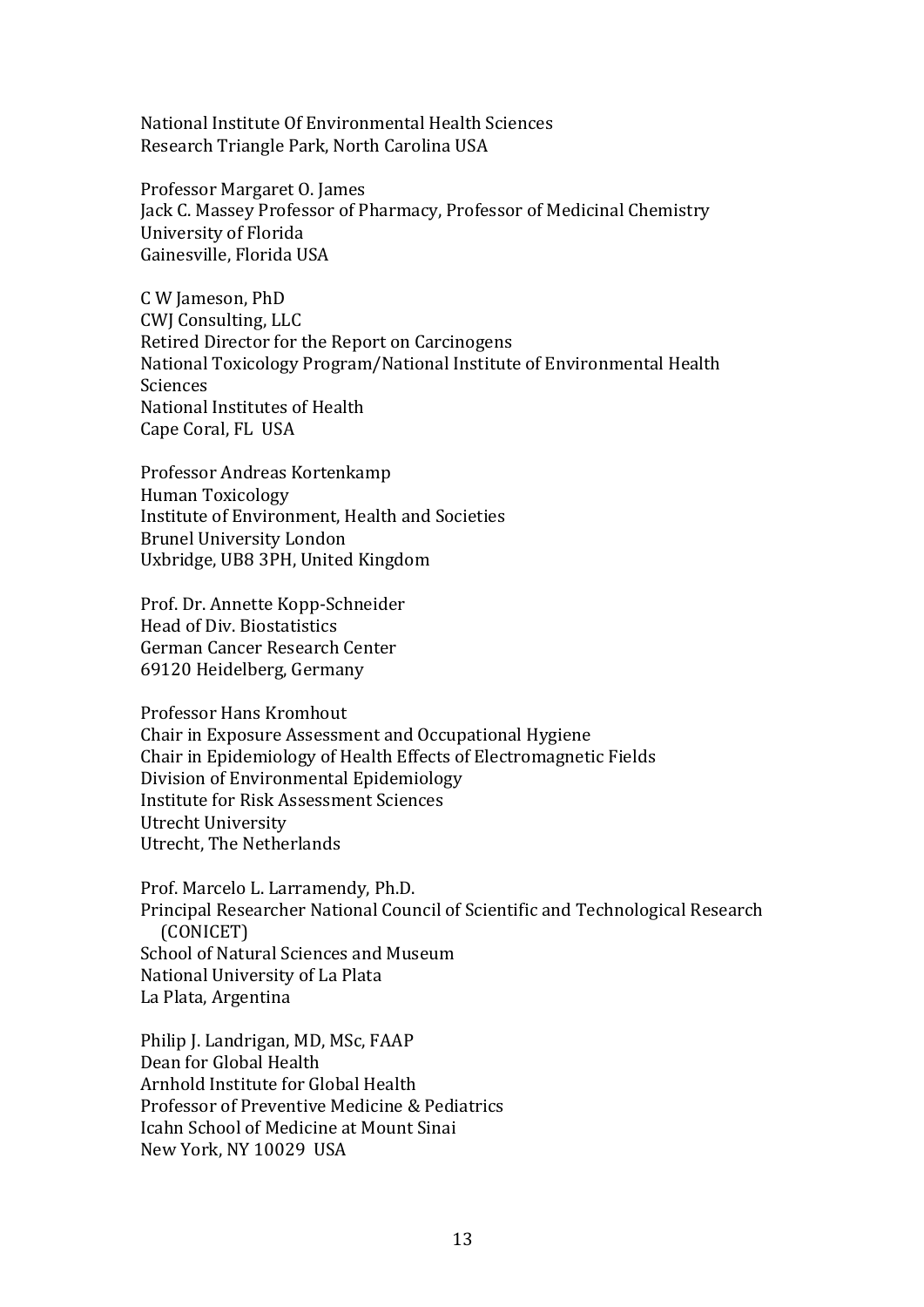Lawrence H. Lash, Ph.D. Professor and Associate Chair Department of Pharmacology Wayne State University School of Medicine Detroit, MI 48201 USA

Dariusz Leszczynski, PhD, DSc **Adjunct Professor** Department of Biosciences Division of Biochemistry & Biotechnology University of Helsinki, Finland

Prof. Charles F. Lynch, MD, PhD Department of Epidemiology College of Public Health University of Iowa Iowa City, IA, USA

Prof. Corrado Magnani MD Professor of Medical Statistics Head of the Cancer Epidemiology Unit University of Eastern Piedmont Novara, Italy

Daniele Mandrioli, MD Associate Director Cesare Maltoni Cancer Research Center Ramazzini Institute 40010, Bentivoglio (Bologna), Italy

Francis L Martin Centre for Biophotonics, LEC, Bailrigg Lancaster University Lancaster LA1 4YQ, UK

Dr. Ron Melnick, PhD Ron Melnick Consulting, LLC Retired Senior Toxicologist National Toxicology Program/ National Institute of Environmental Health Sciences National Institutes of Health Chapel Hill, NC USA

Dr. Enzo Merler, PhD **Director** Rgional Registry on Mesothelioma, Veneto Region, Italy Department of Prevention, Occupational Health Unit National Health Service Padua, Italy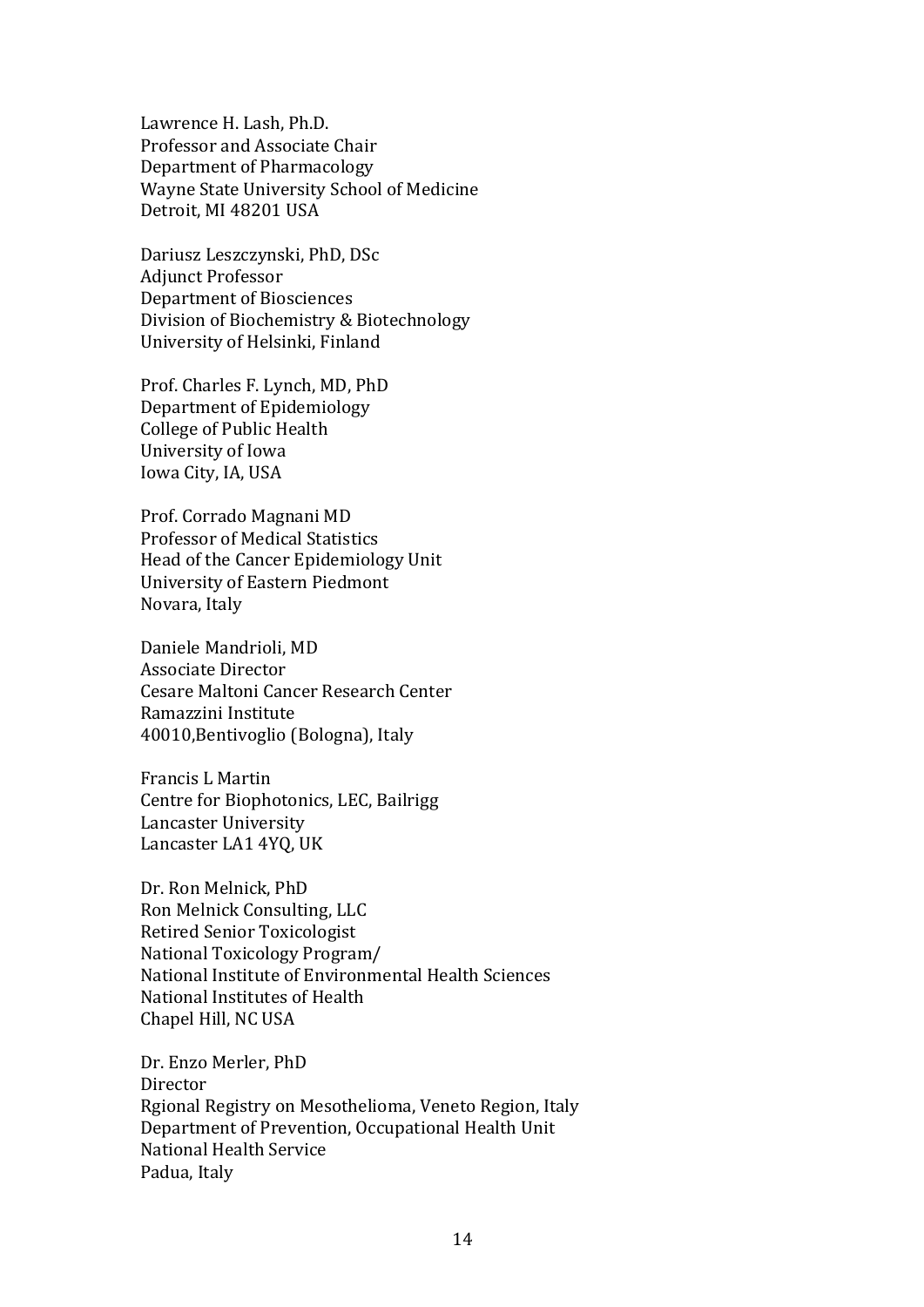Paola Michelozzi Director Environmental Epidemiology Unit Department of Epidemiology Lazio Region Rome, Italy

Dr. Lucia Miligi, Senior Epidemiologist, Occupational and Environmental Epidemiology Unit, ISPO-Cancer Prevention and Research Institute, Florence, Italy

Anthony B. Miller, MD Professor Emeritus Dalla Lana School of Public Health, University of Toronto Toronto, Canada

Dr. Dario Mirabelli Epidemiologist Unit of Cancer Epidemiology, University of Turin and CPO-Piemonte 10126 Torino Italy

Franklin E. Mirer, PhD, CIH Professor, Environmental and Occupational Health Sciences City University of New York School of Public Health New York, NY 10035 USA

Michael M. Müller, PhD EUROTOX Registered Toxicologist Head of the Toxicological Laboratory Unit Department of Occupational, Social and Environmental Medicine University Medical Center Göttingen 37073 Göttingen Germany

Dr Saloshni Naidoo (MBChB, FCPHM, MMed, PHD) Chief Specialist / Head of Discipline Public Health Medicine School of Nursing and Public Health University of KwaZulu-Natal Durben, South Africa

Prof. Melissa J. Perry, ScD, MHS, FACE Professor and Chair of Environmental and Occupational Health Professor of Epidemiology Milken Institute School of Public Health Professor of Biochemistry and Molecular Biology School of Medicine and Health Sciences The George Washington University Washington, DC 20051 USA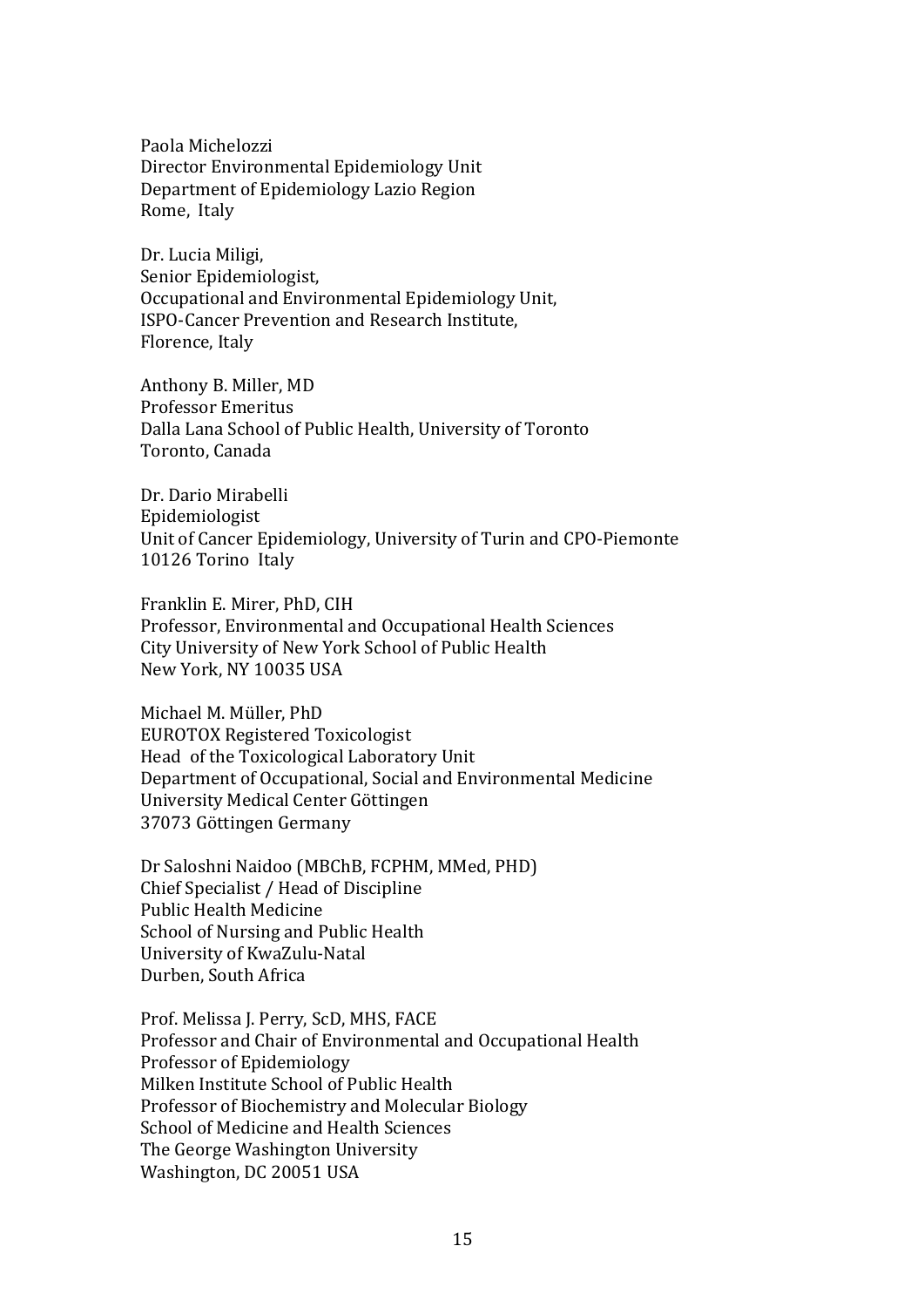Dr. Maria Grazia Petronio Head of Unit of Health and Environment-Department of Prevention Local Health Authority-Empoli, Florence, Italy Professor of Environmental Hygiene School of Specialization "Hygiene and Preventive Medicine University of Pisa, Italy Vice-President for Central Italy Area of International Society of Doctors for Environment, Italy

Dr Roberta Pirastu Researcher Department of Biology and Biotechnology "Charles Darwin" Sapienza Rome University, Italy

Prof. Miquel Porta, MD, MPH, PhD Professor and Senior Scientist, Hospital del Mar Institute of Medical Research (IMIM) and School of Medicine Universitat Autònoma de Barcelona Barcelona, Catalonia, Spain

Ralph J. Portier, PhD Distinguished Professor of Environmental Sciences Department of Environmental Sciences, School of the Coast & Environment Louisiana State University Baton Rouge, LA 70803 USA

Kenneth S Ramos, MD, PhD, PharmB Associate Vice President for Precision Health Sciences Professor of Medicine Director of Center for Applied Genetics and Genomic Medicine University of Arizona Health Sciences Tucson AZ. 85737 USA

Larry W. Robertson, MPH, PhD, ATS Professor and Director, Iowa Superfund Research Program and the Interdisciplinary Graduate Program in Human Toxicology The Univerity of Iowa Iowa City, Iowa, USA

Martin Röösli, PhD Head of the Environmental Exposures and Health Unit Swiss Tropical and Public Health Institute Associated Institute of the University of Basel 4002 Basel, Switzerland

Matt K. Ross, PhD Associate Professor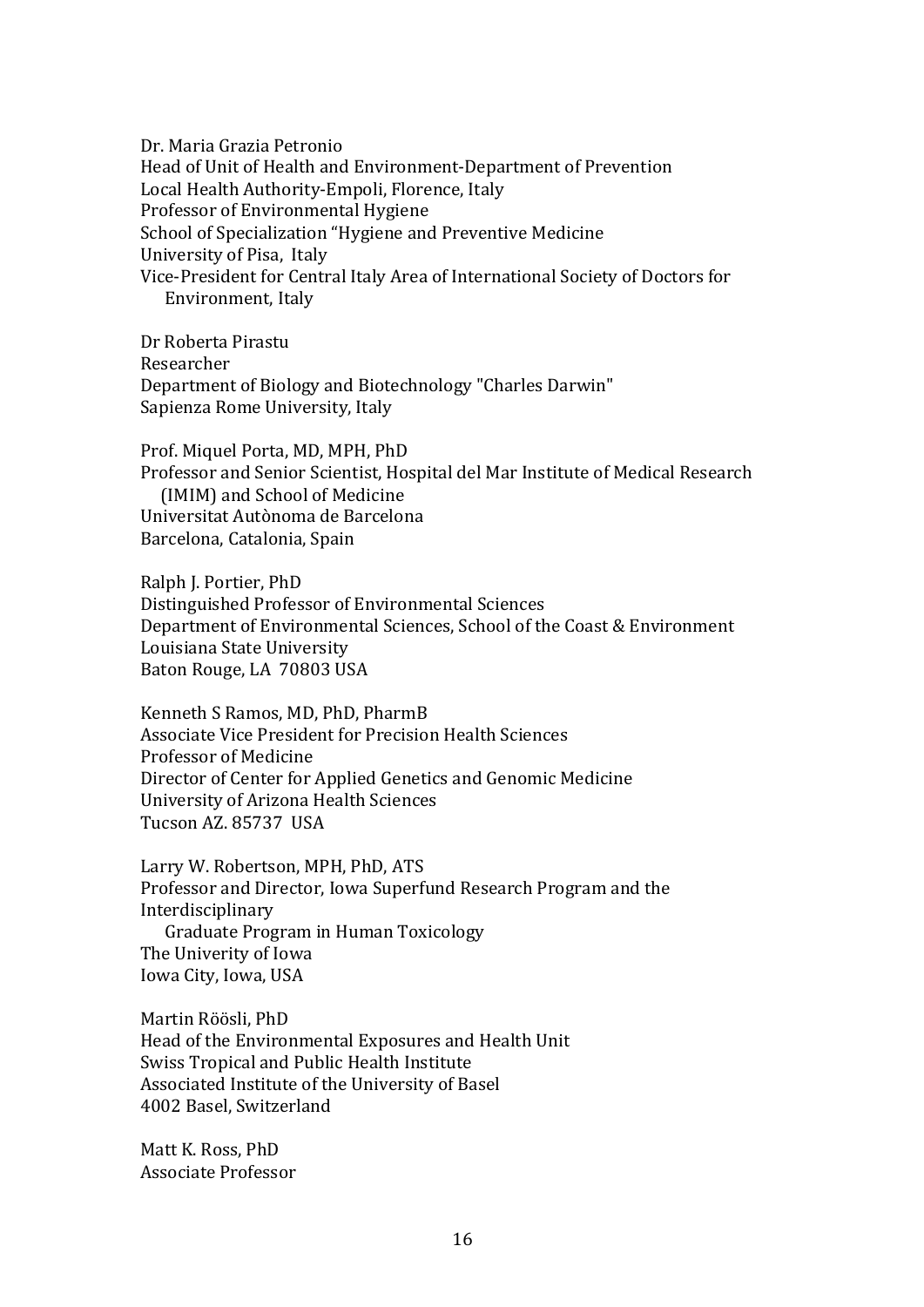College of Veterinary Medicine Mississippi State University Mississippi State, MS 39762 USA

Prof. Deodutta Roy, MS, M.Phil., Ph.D. Department of Environmental and Occupational Health Robert Stempel College of Public Health and Social Work Florida International University Miami, FL 33199-0001 USA

Ivan Rusyn, MD, PhD Professor, Veterinary Integrative Biosciences Texas A&M University College Station, TX 77843-4458 USA

Paulo Saldiva, MD, PhD Professor of Pathology, Faculty of Medicine, University of São Paulo, Brazil Coordinator of the National Institute of Integrated Risk Assessment National Research Council, Brazil

Jennifer Sass, PhD Senior Scientist Natural Resources Defense Council and Professorial Lecturer, George Washington University Washington, DC USA

Kai Savolainen, MD, Ph.D., Research Professor Director, Nanosafety Research Centre Finnish Institute of Occupational Health Helsinki, Finland

Assoc Prof. Paul T.J. Scheepers, PhD, ERT Workgroup Leader and Head, Research Lab Molecular Epidemiology Radboud Institute for Health Sciences Radboud University Medical Center Nijmegen, The Netherlands

Prof. Dr. Consolato Sergi, MSc, MD, PhD, FRCPC Full Professor of Pathology and Full Professor of Pediatrics (Adjunct) University of Alberta. Edmonton, Alberta, Canada

Ellen K Silbergeld, PhD Professor, Environmental Health Sciences Johns Hopkins Bloomberg School of Public Health Baltimore MD 21205 USA

Prof. Martyn T. Smith School of Public Health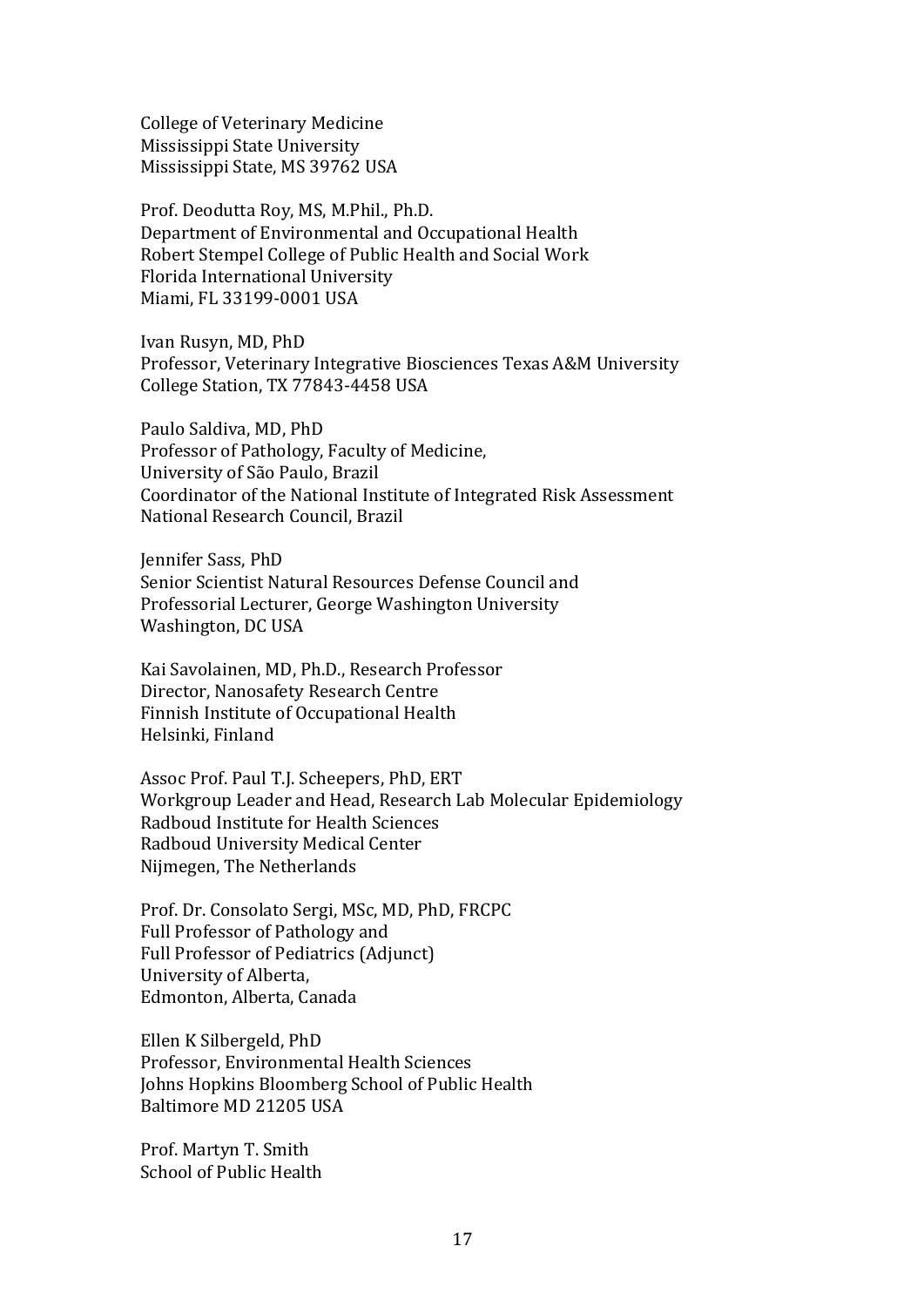University of California, Berkeley Berkeley, CA USA

Prof. Bernard W. Stewart Faculty of Medicine, University of New South Wales Head, Cancer Control Program South East Sydney Public Health Unit Randwick NSW 2031 Australia 

Patrice Sutton, MPH Research Scientist University of California, San Francisco, Program on Reproductive Health and the Environment San Francisco, USA

Dr. Fabio Tateo Researcher Istituto di Geosceinze e Georisorse (CNR) 35131 Padova, Italy

Prof. Benedetto Terracini Professor of Cancer Epidemiology (retired) University of Torino Torino, Italy

Prof. Dr. med. Dr. rer. nat. Heinz W. Thielmann Former Division Head at the German Cancer Research Center, Heidelberg Retired Prof. of Biochemistry, Faculty of Pharmacy, Heidelberg University Member of Committee on Health Hazards of Chemicals of the Deutsche Forschungsgemeinschaft

Germany

David B. Thomas, MD, DrPH Prof Emeritus, School of Public Health and Community Medicine University of Washington and Member, Fred Hutchinson Cancer Research Center Seattle, WA, U.S.A.

Prof. Harri Vainio Professor of Environmental and Occupational Health Dean-Elect Faculty of Public Health, Kuwait University, Kuwait Kuwait City, Kuwait

John E. Vena, Ph.D. Professor and Founding Chair Department of Public Health Sciences Medical University of South Carolina Charleston SC 29425 USA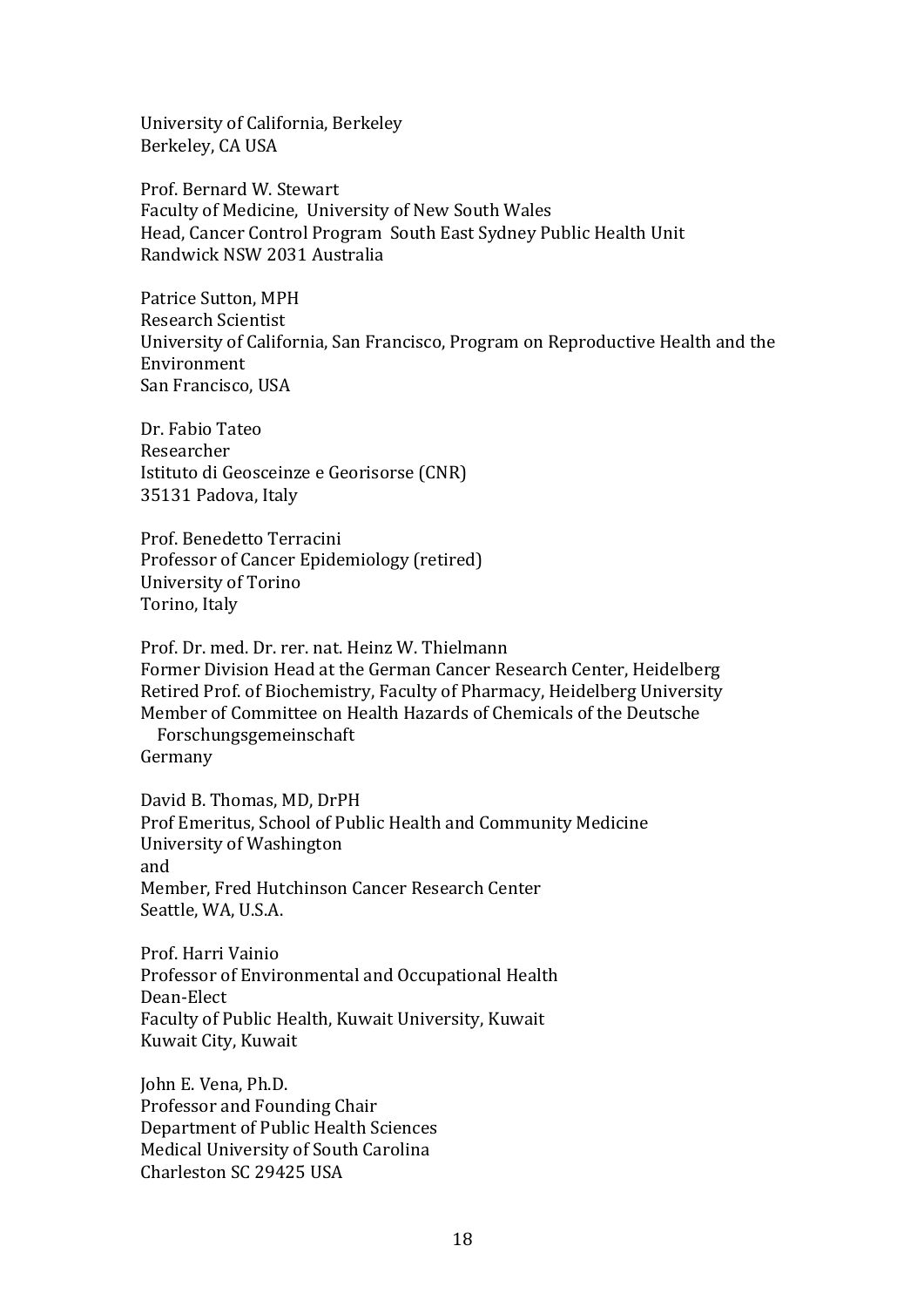Professor Paolo Vineis Chair in Environmental Epidemiology Imperial College London, UK

Professor Elisabete Weiderpass, M.D., M.Sc., Ph.D. Head - Department of Research Head - Group of Etiological Cancer Research Institute of Population Based Cancer Research Cancer Registry of Norway, Oslo, Norway Department of Community Medicine, Faculty of Health Sciences University of Tromsø, The Arctic University of Norway, Tromsø, Norway Department of Medical Epidemiology and Biostatistics Karolinska Institutet, Stockholm, Sweden Genetic Epidemiology Group Folkhälsan Research Center, Helsinki, Finland

Dennis D. Weisenburger, M.D. Professor/Chair, Department of Pathology City of Hope Medical Center Duarte, CA 91010 USA

Professor Tracey I. Woodruff, PhD, MPH Director University of California, San Francisco, Program on Reproductive Health and the Environment San Francisco, USA

Prof. Dr. rer. nat. Irene Witte (retired) Institute for Biology and Environmental Sciences University of Oldenburg Germany

Dr. Takashi Yorifuji Associate Professor Okayama University Okayama, Japan

Il Je Yu, PhD, Professor Director, Institute of Nanoproduct Safety Reserch Hoseo Universtiy, Asan, Korea

Dr. Paola Zambon Past Director Veneto Tumor Registry University of Padua Padova Italy

Prof. Dr. Hajo Zeeb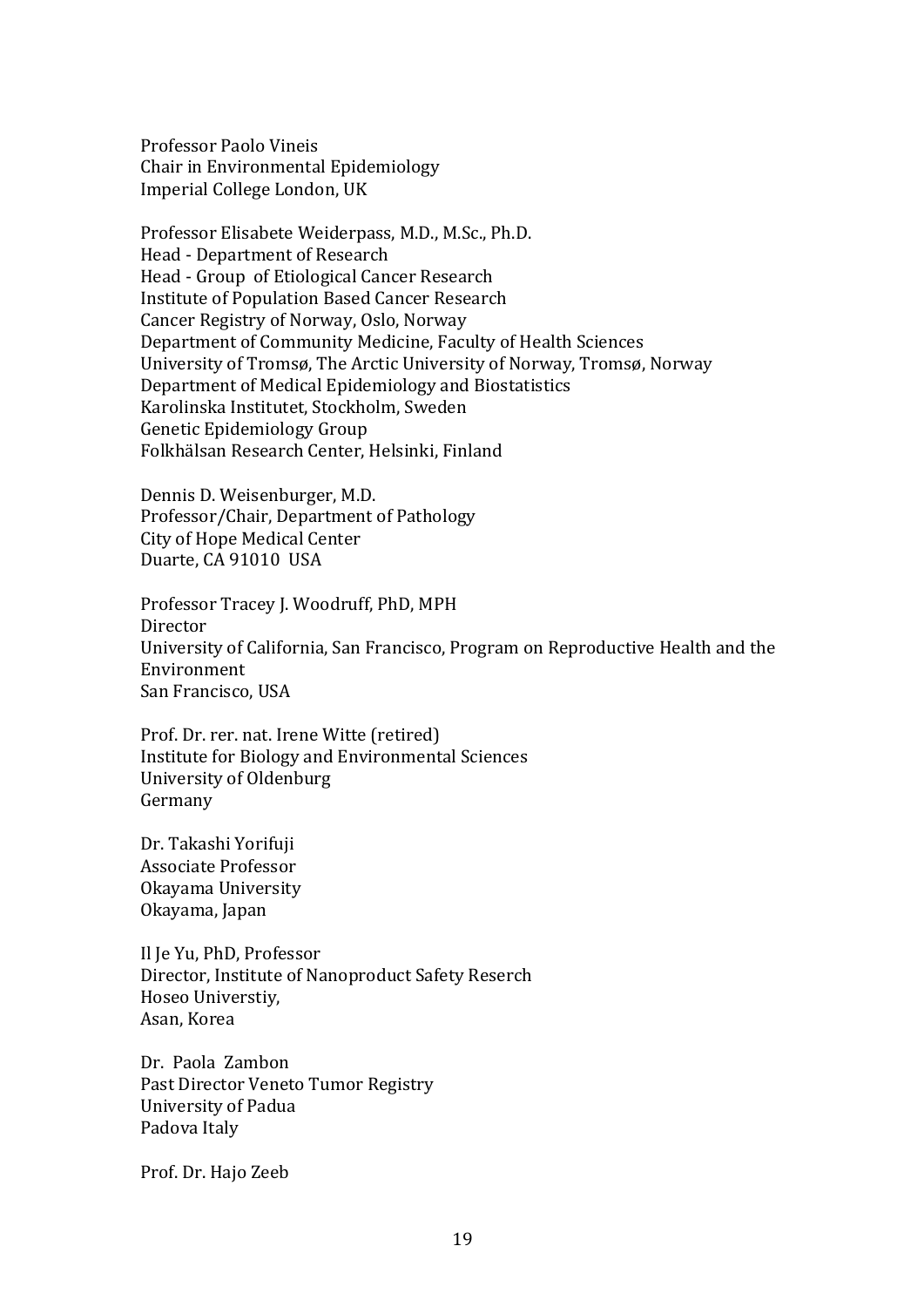Head, Department of Prevention and Evaluation, Leibniz-Institute for Prevention Research and Epidemiology - BIPS Bremen, Germany

Prof. Shu-Feng Zhou, MD, PhD Associate Dean for International Research and Chair College of Pharmacy University of South Florida Tampa, Florida, USA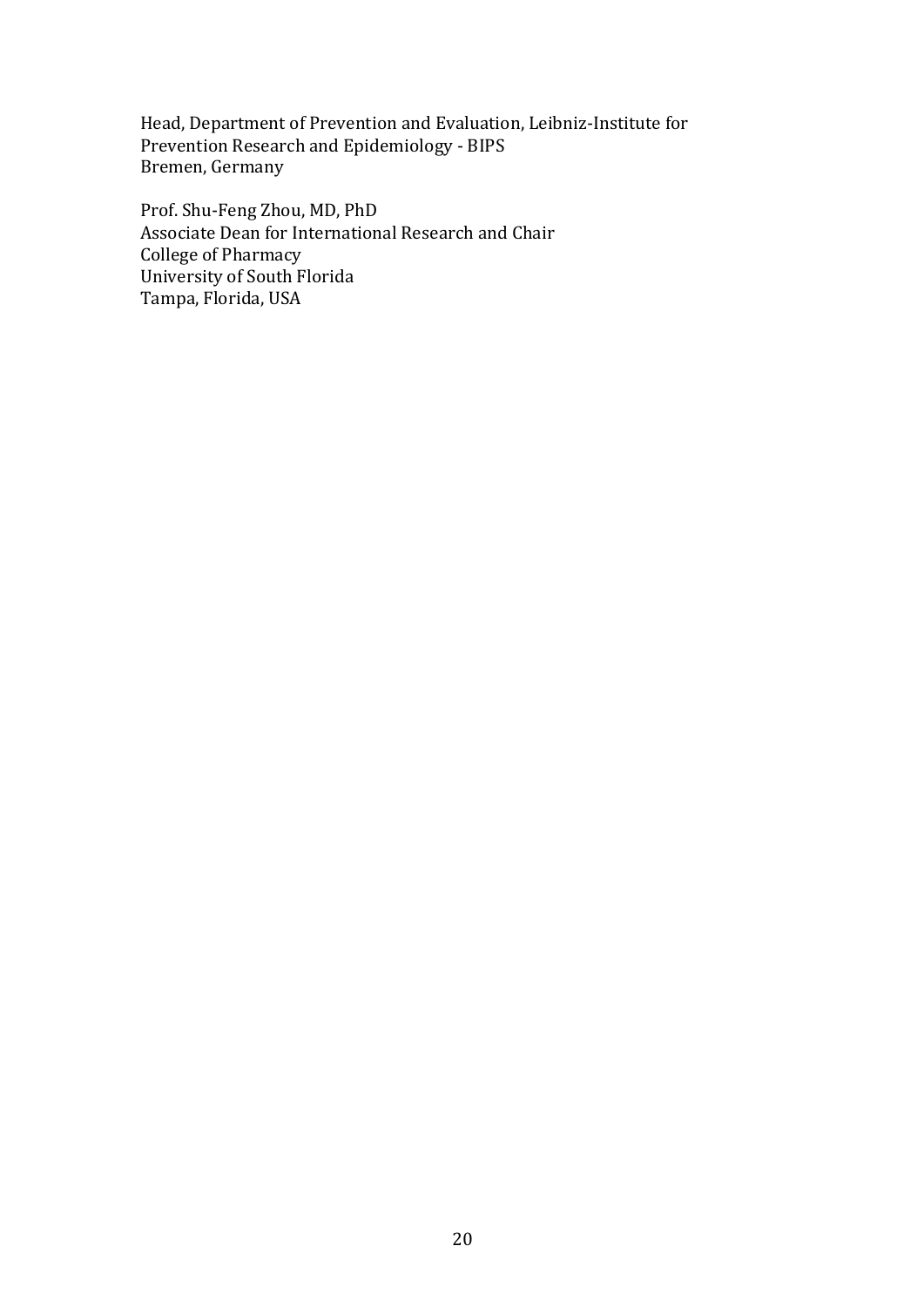### **References**

1. European Food Safety Authority, *Conclusion on the peer review of the pesticide risk assessment of the active substance glyphosate.* EFSA Journal, 2015. **13**(11): p. 4302.

\_\_\_\_\_\_\_\_\_\_\_\_\_\_\_\_\_\_\_\_\_\_\_\_\_\_\_\_\_\_\_\_\_\_\_\_\_\_\_\_\_\_\_\_\_\_\_\_\_\_\_\_\_\_\_\_\_\_\_\_\_\_\_\_\_\_\_\_\_\_\_\_\_\_\_\_\_\_\_\_\_\_\_\_\_\_\_

- 2. European Food Safety Authority. *Final Addendum to the Renewal* Assessment Report. 2015; Available from: http://registerofquestions.efsa.europa.eu/roqFrontend/outputLoader?o utput=ON-4302.
- 3. IARC. *PREAMBLE TO THE IARC MONOGRAPHS* 2006; Available from: http://monographs.iarc.fr/ENG/Preamble/CurrentPreamble.pdf.
- 4. Guyton, K.Z., et al., *Carcinogenicity of tetrachlorvinphos, parathion, malathion, diazinon, and glyphosate.* Lancet Oncol, 2015. **16**(5): p. 490-1.
- 5. IARC Working Group on the Evaluation of Carcinogenic Risks to Humans, *Glyphosate*, in *IARC Monogr Eval Carcinog Risks Hum*, I.M. Program, Editor. 2015. p. 1-92.
- 6. De Roos, A.J., et al., *Cancer incidence among glyphosate-exposed pesticide applicators in the Agricultural Health Study.* Environ Health Perspect, 2005. **113**(1): p. 49-54.
- 7. Checkoway, H., N. Pearce, and D. Kriebel, *Research methods in occupational epidemiology*. 2nd ed. Monographs in epidemiology and biostatistics. 2004. New York: Oxford University Press. xiv. 372 p.
- 8. Rothman, K.J., S. Greenland, and T.L. Lash, *Modern epidemiology*. 3rd ed. 2008, Philadelphia: Wolters Kluwer Health/Lippincott Williams & Wilkins. x, 758 p.
- 9. Schinasi, L. and M.E. Leon, *Non-Hodakin lymphoma and occupational exposure to agricultural pesticide chemical groups and active ingredients: a* systematic review and meta-analysis. Int J Environ Res Public Health, 2014. **11**(4): p. 4449-527.
- 10. De Roos, A.J., et al., *Integrative assessment of multiple pesticides as risk factors for non-Hodgkin's lymphoma among men.* Occup Environ Med, 2003. **60**(9): p. E11.
- 11. Epa, *Glyphosate; EPA Reg. #* 524-308; mouse oncogenicity study, B. William Dykstra.Toxicology, Editor, 1985.
- 12. **JCFA**, *Evaluation of certain food additives and contaminants: Forty-ninth* report of the *Joint FAO/WHO Expert Committee on Food Additives*, 1999, Joint Committee on Food Additives (including C. Portier), World Health Organization/Food and Agriculture Organization: Geneva. p. 96.
- 13. Epa, *Second peer review of Glyphosate*. 1991. p. 1-19.
- 14. Epa, *Glyphosate EPA Registration No. 524-308 2-Year Chronic Feeding/Oncogenicity Study in Rats with Technical Glyphosate*, I. William Dykstra.Toxicology Branch, Editor. 1991.
- 15. Epa, *Glyphosate: 2-Year Combined Chronic Toxicity/ Carcinogenicity Study in Sprague-Dawley Rats - List A Pesticide for Reregistration*, B. William Dykstra.Toxicology, Editor. 1991. p. 1-29.
- 16. Sugimoto, 18-Month Oral Oncogenicity Study in Mice. Unpublished, designated ASB2012-11493 in BfR RAR, 1997.